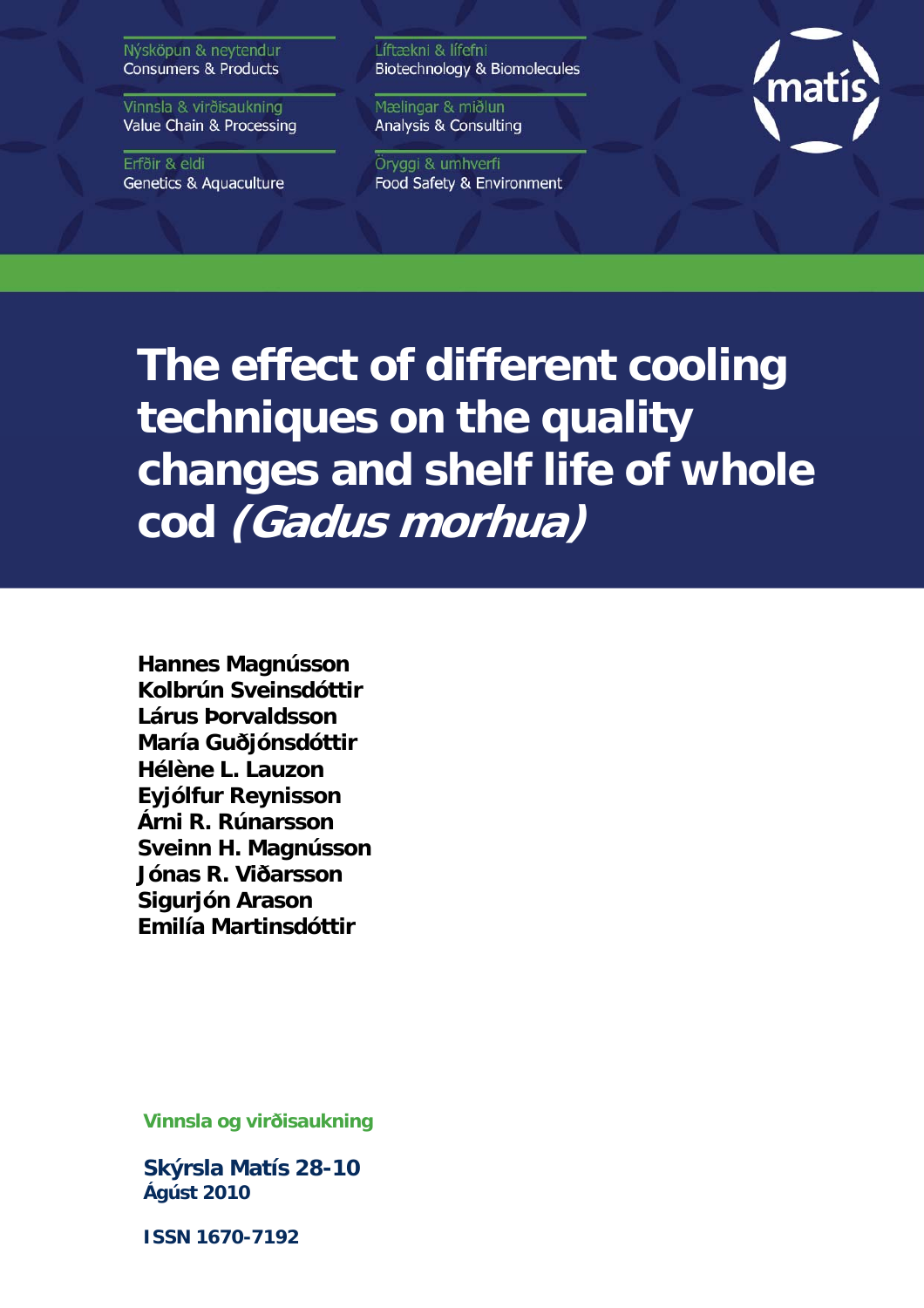# Skýrsluágrip Matís ohf<br>Icelandic Food and Biotech R&D

# **Report summary**



| Titill / Title            | The effect of different cooling techniques on the quality changes<br>and shelf life of whole cod (Gadus morhua)                                                                                                                                                                                                                                                                                                                                                                                                                                                                                                                                                                                                                                                                                                                                                                                                                                                                                                                                                                                                                                                                                                     |                     |                                                                                                                                                                                                                                                                                                                                                                                                                                                                                                                                                                                                                                                                                                                                                                                                                                                          |  |  |  |  |
|---------------------------|---------------------------------------------------------------------------------------------------------------------------------------------------------------------------------------------------------------------------------------------------------------------------------------------------------------------------------------------------------------------------------------------------------------------------------------------------------------------------------------------------------------------------------------------------------------------------------------------------------------------------------------------------------------------------------------------------------------------------------------------------------------------------------------------------------------------------------------------------------------------------------------------------------------------------------------------------------------------------------------------------------------------------------------------------------------------------------------------------------------------------------------------------------------------------------------------------------------------|---------------------|----------------------------------------------------------------------------------------------------------------------------------------------------------------------------------------------------------------------------------------------------------------------------------------------------------------------------------------------------------------------------------------------------------------------------------------------------------------------------------------------------------------------------------------------------------------------------------------------------------------------------------------------------------------------------------------------------------------------------------------------------------------------------------------------------------------------------------------------------------|--|--|--|--|
| Höfundar / Authors        | Hannes Magnússon, Kolbrún Sveinsdóttir, Lárus Þorvaldsson, María<br>Guðjónsdóttir, Hélène L. Lauzon, Eyjólfur Reynisson, Árni R. Rúnarsson,<br>Sveinn H. Magnússon, Jónas R. Viðarsson, Sigurjón Arason, Emilía<br>Martinsdóttir                                                                                                                                                                                                                                                                                                                                                                                                                                                                                                                                                                                                                                                                                                                                                                                                                                                                                                                                                                                    |                     |                                                                                                                                                                                                                                                                                                                                                                                                                                                                                                                                                                                                                                                                                                                                                                                                                                                          |  |  |  |  |
| Skýrsla / Report no.      | $28 - 10$                                                                                                                                                                                                                                                                                                                                                                                                                                                                                                                                                                                                                                                                                                                                                                                                                                                                                                                                                                                                                                                                                                                                                                                                           | Útgáfudagur / Date: | Ágúst 2010                                                                                                                                                                                                                                                                                                                                                                                                                                                                                                                                                                                                                                                                                                                                                                                                                                               |  |  |  |  |
| Verknr. / project no.     | 1682/1704                                                                                                                                                                                                                                                                                                                                                                                                                                                                                                                                                                                                                                                                                                                                                                                                                                                                                                                                                                                                                                                                                                                                                                                                           |                     |                                                                                                                                                                                                                                                                                                                                                                                                                                                                                                                                                                                                                                                                                                                                                                                                                                                          |  |  |  |  |
| Styrktaraðilar / funding: | AVS R&D Fund of Ministry of Fisheries in Iceland, the Technology Development<br>Fund at the Icelandic Centre for Research and EU (contract FP6-016333-2)                                                                                                                                                                                                                                                                                                                                                                                                                                                                                                                                                                                                                                                                                                                                                                                                                                                                                                                                                                                                                                                            |                     |                                                                                                                                                                                                                                                                                                                                                                                                                                                                                                                                                                                                                                                                                                                                                                                                                                                          |  |  |  |  |
| Ágrip á íslensku:         | Tilgangur tilraunarinnar var að kanna áhrif þriggja mismunandi kæliaðferða á<br>geymslubol heils, slægðs þorsks: (i) Kæling með muldum plötuís, (ii) kæling<br>með vökvaís, (iii) forkæling með vökvaís og síðan kæling með muldum plötuís.<br>Fylgst var með hitastigsferlum með hitanemum í öllum hópum yfir<br>geymslutímann. Sýni voru metin með skynmats-, örveru- og efnamælingum þá<br>10 daga sem fiskurinn var í geymslu.<br>Niðurstöður örveru- og efnamælinga voru yfirleitt í góðu samræmi við<br>niðurstöður skynmats. Samanburður á tilraunahópum leiddi í ljós að þorskur<br>kældur með vökvaís hafði um tveggja til þriggja daga skemmra geymsluþol en<br>hinir tveir hóparnir. Geymslubol þorsksins var töluvert styttra en ýmsar fyrri<br>rannsóknir hafa sýnt og þá sérstaklega í hópnum sem var kældur með vökvaís<br>(aðeins 9-10 dagar). Nú liggur fyrir að þorskurinn sem var kældur með vökvaís<br>var vanísaður um borð í veiðiskipinu miðað við hina tvo hópana. Auk þess var<br>kæling við geymslu eftir löndun ekki eins góð og æskileg gæti talist en hitastigið<br>sveiflaðist á milli 2-5 °C. Þetta gæti mögulega skýrt skemmra geymsluþol allra<br>hópa miðað við fyrri rannsóknir. |                     |                                                                                                                                                                                                                                                                                                                                                                                                                                                                                                                                                                                                                                                                                                                                                                                                                                                          |  |  |  |  |
| Lykilorð á íslensku:      | Kælitækni, heill þorskur, gæði, ferskleiki, geymsluþol                                                                                                                                                                                                                                                                                                                                                                                                                                                                                                                                                                                                                                                                                                                                                                                                                                                                                                                                                                                                                                                                                                                                                              |                     |                                                                                                                                                                                                                                                                                                                                                                                                                                                                                                                                                                                                                                                                                                                                                                                                                                                          |  |  |  |  |
| Summary in English        | crushed plate ice, (ii) cooled with liquid ice, (iii) pre-cooled in liquid ice and then<br>using temperature loggers. The samples were analysed with sensory,<br>microbiological and chemical methods for up to 10 days from catch.<br>shorter shelf life than in the other two groups. The shelf life in this study was<br>is now known that the liquid iced group in this experiment was insufficiently<br>iced on board the fishing vessel compared to the other two groups. Additionally,<br>explain the shorter shelf life of all groups compared to some earlier studies.                                                                                                                                                                                                                                                                                                                                                                                                                                                                                                                                                                                                                                     |                     | The aim of this experiment was to investigate the effect of three different cooling<br>methods on the storage quality of whole, bled gutted cod: (i) Cooled with<br>cooled with crushed plate ice. The temperature history of each group was studied<br>The results from microbial and chemical measurements were generally in good<br>agreement with the results from sensory evaluation. Comparison of the groups<br>showed that the use of liquid ice instead of plate ice resulted in two to three day<br>considerably shorter compared to previous studies with whole cod, especially in<br>the experimental group where liquid ice was used for cooling (only 9-10 days). It<br>the ambient temperature in the cold room of the fish plant was relatively high and<br>fluctuated between $2 - 5$ °C during the storage period. This could possibly |  |  |  |  |
| English keywords:         | Cooling techniques, whole cod, quality, freshness, shelf life                                                                                                                                                                                                                                                                                                                                                                                                                                                                                                                                                                                                                                                                                                                                                                                                                                                                                                                                                                                                                                                                                                                                                       |                     |                                                                                                                                                                                                                                                                                                                                                                                                                                                                                                                                                                                                                                                                                                                                                                                                                                                          |  |  |  |  |

© Copyright Matís ohf / Matis - Food Research, Innovation & Safety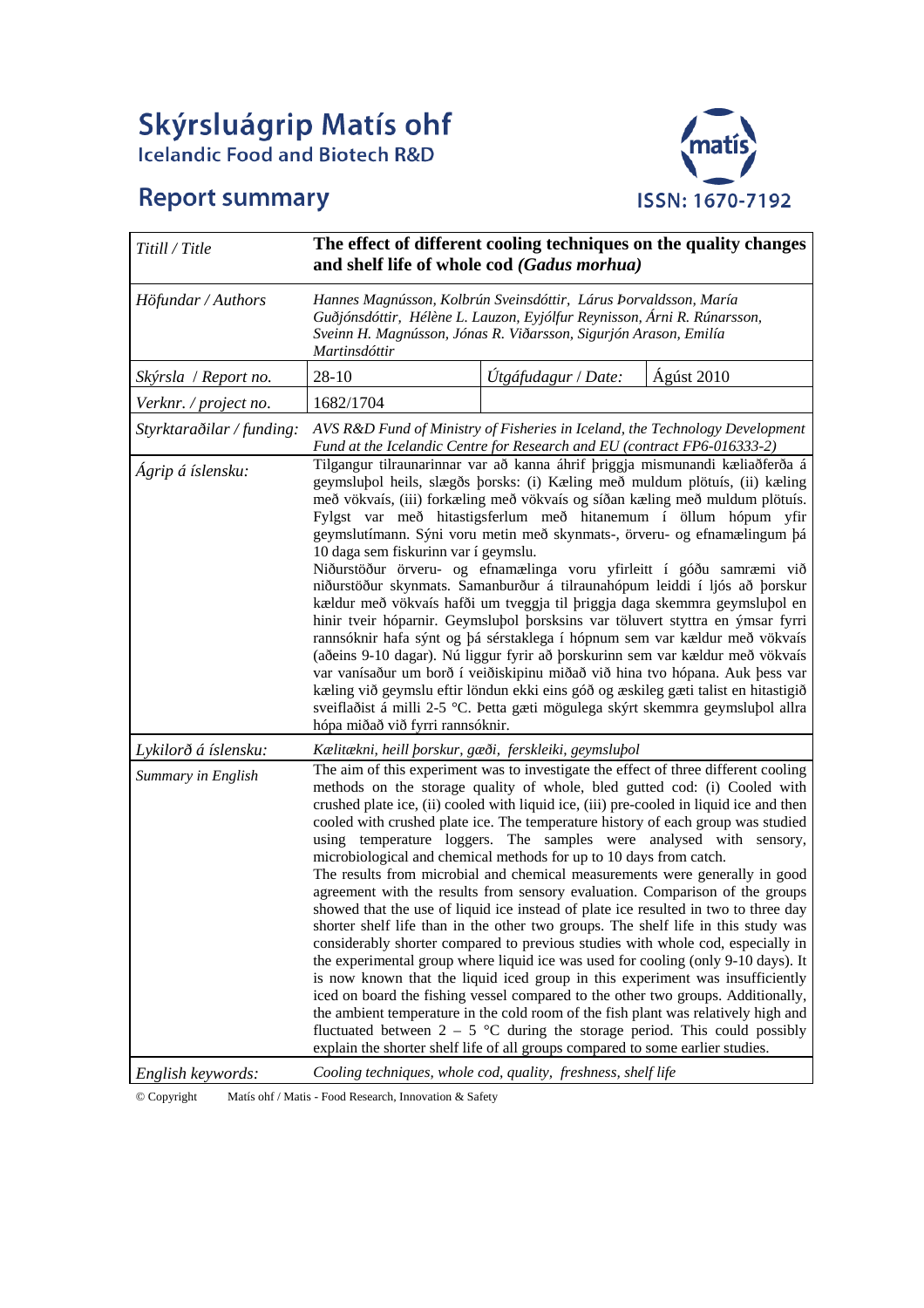# **CONTENTS**

| 2.1            |                                                    |
|----------------|----------------------------------------------------|
| 2.2            |                                                    |
| 2.3            |                                                    |
| 2.4            |                                                    |
| 2.5            |                                                    |
| 2.6            |                                                    |
|                |                                                    |
|                |                                                    |
|                |                                                    |
| 2.7            |                                                    |
| 3 <sup>1</sup> |                                                    |
| 3.1            |                                                    |
|                |                                                    |
|                |                                                    |
| 3.2            |                                                    |
| 3.3            |                                                    |
| 3.4            |                                                    |
|                |                                                    |
|                |                                                    |
|                |                                                    |
|                |                                                    |
|                |                                                    |
|                |                                                    |
|                |                                                    |
|                | 2.6.1<br>2.6.3<br>3.1.1<br>3.1.2<br>3.4.1<br>3.4.3 |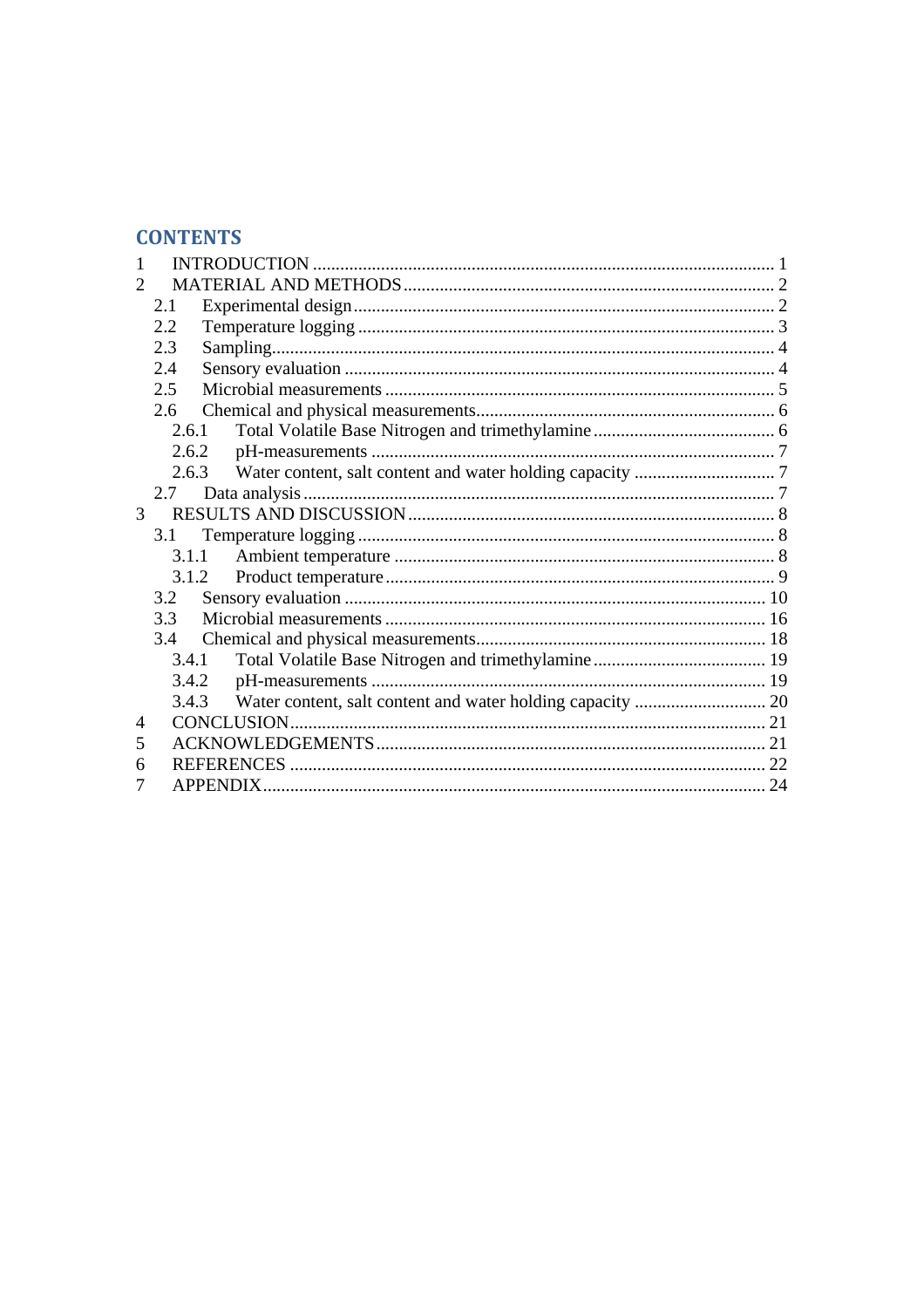## **1 INTRODUCTION**

Rapid cooling after catch and maintenance of low temperature throughout the whole chain from catch to consumer is the prerequisite of high quality and long shelf life of fish products. Whole cod can be stored in plate ice up to 15 days according to sensory evaluation (Magnússon and Martinsdóttir 1995). However, whole fish is usually stored for a short period before processing (one to ten days in ice) depending on choice of processing method, transport and market.

At Matís, research projects under the EU-funded Integrated Research Project CHILL-ON Chill-add-on funded by the AVS research fund and the Technology Development Fund at the Icelandic Centre for Research (project no. 061358006) have been done on different cooling media during early days of storage. In Matís report 09-23 the fish was on one hand iced with plate ice and the other liquid ice in tubs after bleeding, gutting and washing. The fish was filleted and fillets with skin-on got different treatments prior to packaging and was kept either at -1 °C or under real temperature simulation for up to 22 days from catch (20 days from packaging). No marked difference was seen in microbial and chemical measurements whether plate ice or liquid ice was used prior to filleting but according to sensory analysis, the experimental group where liquid ice was used had one day extension in freshness and shelf life compared to the group with plate ice. Temperature was usually slightly higher in the plate ice group than the liquid ice group during storage. In the study by Reynisson and others (2010) a comparison was made of two different types of liquid ice during the first 8 days of storage of haddock. However in that experiment the fish was stored ungutted and uniced on-board the ship until landing (4-6 hours) then gutted and cooled with liquid ice and stored. There the results showed that the bacterial growth behaviour observed for differently cooled fish was actually not supported by their temperature profiles. The use of liquid ice prepared from brine provided faster initial cooling of whole fish but created unfavourable conditions under extended storage where the active spoiler *P. phosphoreum* became dominant.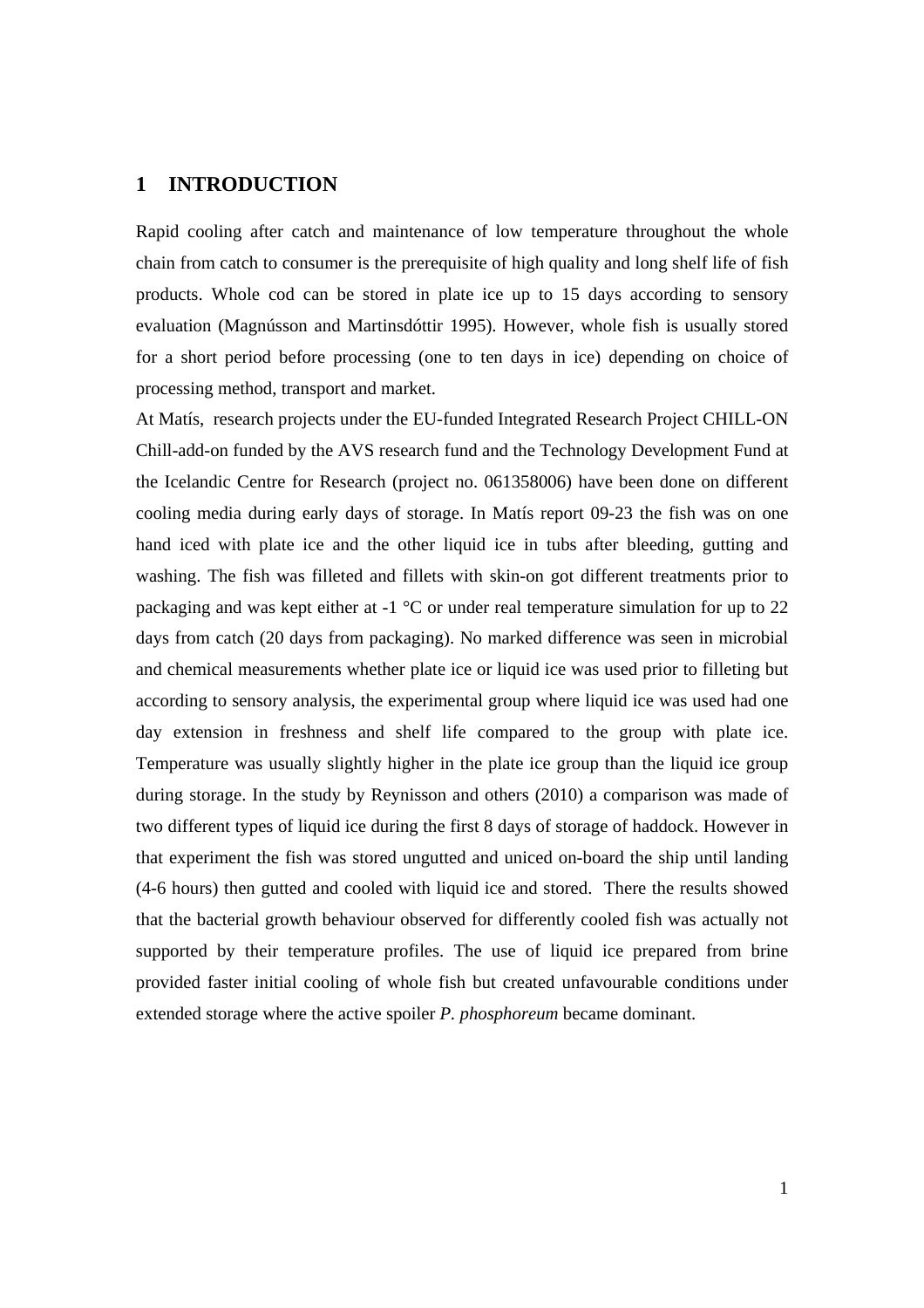The aim of this experiment was to investigate the effect of three different cooling methods on the storage quality of whole, bled gutted cod. The following cooling methods on board the fishing vessel were studied: (i) Cooled with crushed plate ice, (ii) cooled with liquid ice, (iii) pre-cooled in liquid ice and then cooled with crushed plate ice. The temperature history of each group was studied using temperature loggers. The samples were analysed with sensory, microbiological and chemical methods for up to 10 days from catch.

# **2 MATERIAL AND METHODS**

## **2.1 Experimental design**

Cod was caught SW of Iceland on the  $10<sup>th</sup>$  of November 2009 using a Danish seine. The cod was bled, gutted and washed and then put in iced tubs in the hold.

The comparison groups of the experiment can be seen on Table 1. The cod was put directly in its respective cooling medium for groups CPI and LI. In group LC-CPI however, the cod was pre-cooled in liquid ice for 30 minutes before being iced with crushed plate ice.

Fish tubs constructed of polyethylene and polyurethane with Styrofoam insulated walls and covers were used for the packing of fish and ice. Each tub contains 460 L which was sufficient storage capacity for each experiment group. Approximately 300 kg of fish were packed in the appropriate type of ice. The exact amount of fish and ice in each tub were not measured specifically since the conditions to measure the weight of ice and fish while it was being iced in the hold did not allow for it.

| Group      | <b>Cooling medium Pre-cooling</b> |                                                      |
|------------|-----------------------------------|------------------------------------------------------|
| <b>CPI</b> | Crushed plate ice None            |                                                      |
| LI.        | Liquid ice                        | None                                                 |
|            |                                   | <b>LC-CPI</b> Crushed plate ice 30 min in liquid ice |

**Table 1. Experiment setup**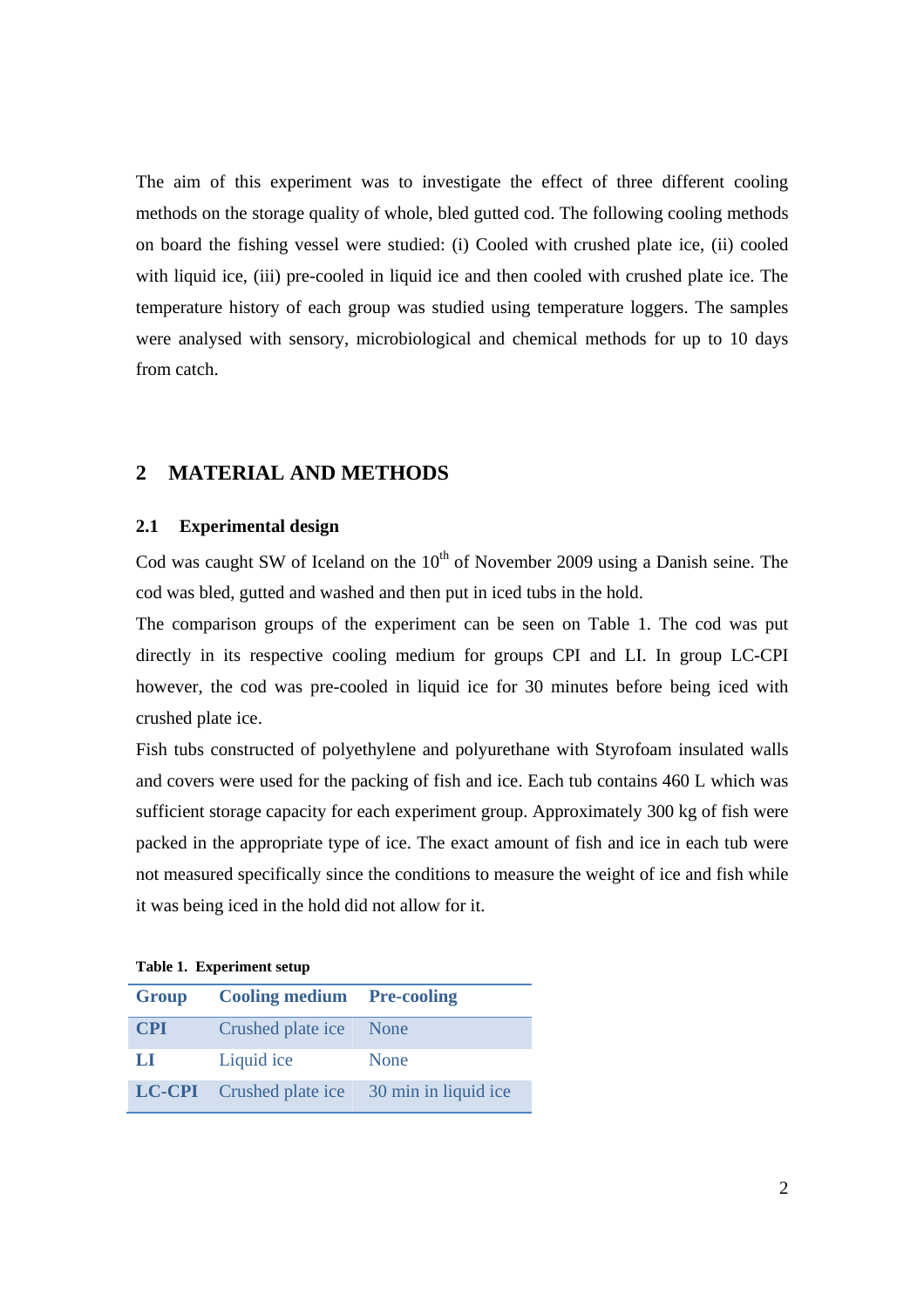The catch was landed in a village located SW-Iceland in the evening of  $10<sup>th</sup>$  of November and transported to a cool storage room of a fish plant nearby the morning after. Samples were taken from each group on days 1-2-3-6-8-10 from catch (Nov 11-Nov 20). On days 1 and 3 each tub was re-iced with approximately 20 kg of crushed plate ice.

#### **2.2 Temperature logging**

The fish in each group was packed in five layers and temperature loggers inserted into the fish flesh in two individuals at the bottom layer, middle layer and top layer. This made a total of 6 loggers which were used to measure the temperature in the fish flesh for each group. In addition to those loggers one temperature logger was used to measure ambient temperature outside the tub for each group and another one which measured the temperature in the medium, approximately 10 cm below surface.

The initial temperature of fish was approximately 8 °C. In order to get a fair comparison the initial time t<sub>0</sub> was determined from when the temperature first reached 7.5 °C. The mean of the temperature time series for each layer was then found. Since the number of temperature logs which was retrieved from each layer was not always equal, the total average temperature of each group was found such that



$$
\overline{T} = \frac{1}{3} \left( \frac{1}{N_1} \sum_{i} T_{1,i} + \frac{1}{N_3} \sum_{j} T_{3,j} + \frac{1}{N_5} \sum_{k} T_{5,k} \right)
$$

were  $T_{1,i}$  is the temperature time series for the i-th fish at the bottom layer,  $T_{3,j}$  is the temperature time series for the j-th fish in the middle layer and  $T_{5,k}$  is the temperature time series for the k-th fish at the top layer.  $N_1$ ,  $N_3$  and  $N_5$  denote the total number of temperature logs in their respective layers.

Two types of thermometers were used for temperature logging

a. iButton temperature loggers, type DS1922L. (http://www.maximic.com/quick view2.cfm/qv\_pk/4088). This logger has an accuracy of  $\pm 0.5^{\circ}C$ and a resolution of 0.0625°C and an operating range of -40 to 85°C. The diameter is 17 mm and the thickness is 5 mm. The iButton loggers were used in the experiments with the whole fish, positioned as deep in the fish flesh as possible.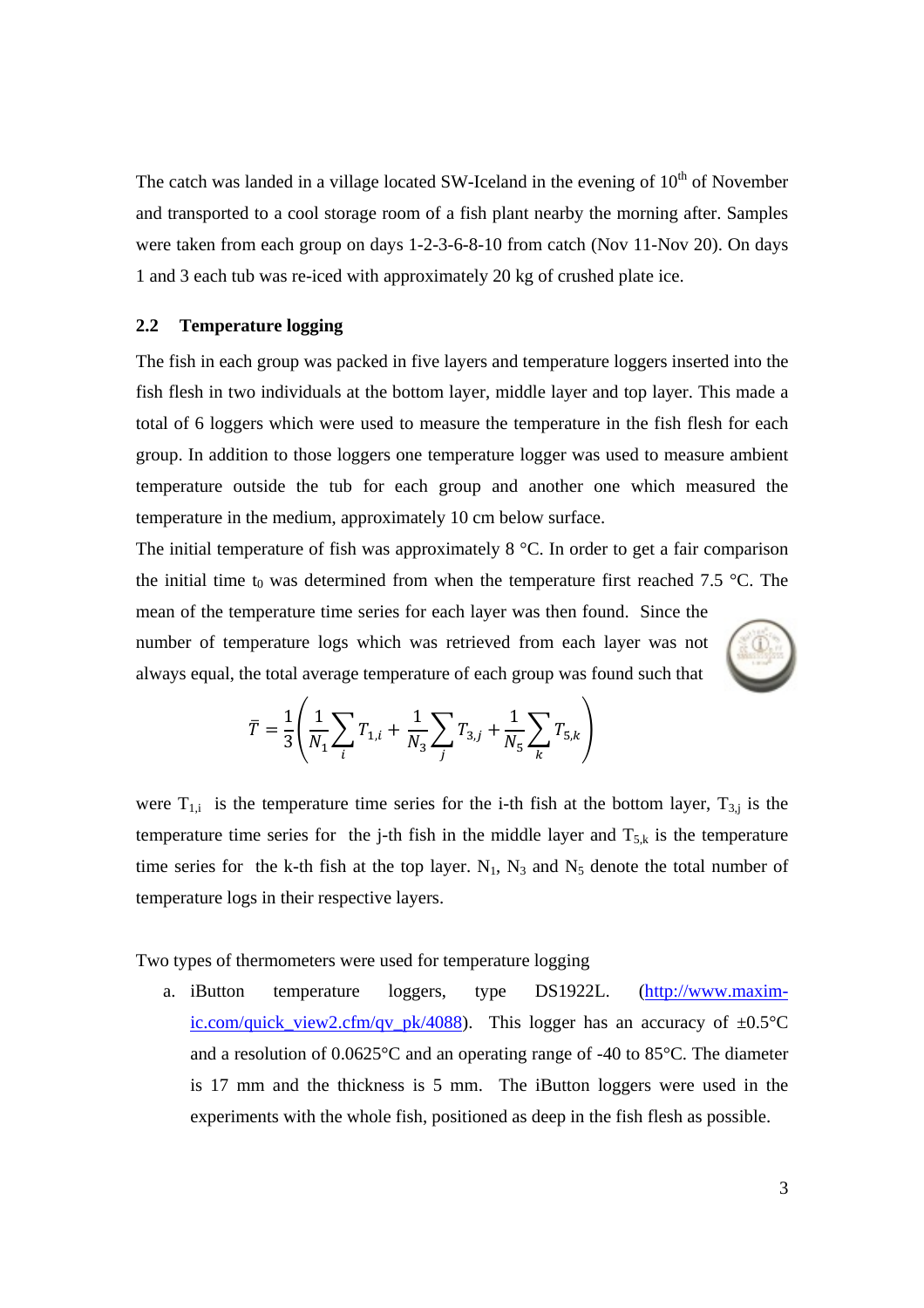b. Onset temperature logger, type UTBI-001. (http://www.onsetcomp.com/products/data-loggers/utbi-001). This logger has an accuracy of  $\pm 0.2$  and a resolution of 0.02 °C and an operating range of -20 to 70 °C. The diameter is 30 mm and the thickness is 17mm. Two of these temperature loggers were used for



each group, one outside the tub for ambient temperature while the second recorded the temperature in the medium.

## **2.3 Sampling**

On each sampling day, 3 fishes from each sampling group were collected from the tubs. Normally, fish under the top layer was pulled out of the tub. The samples were kept chilled in Styrofoam boxes and shipped to the laboratory were analysis was carried out approximately 1-2 hours after sampling.

#### **2.4 Sensory evaluation**

To estimate the freshness of the whole raw cod, Quality Index Method (QIM) was used. QIM is a freshness grading system originally developed by the Tasmanian Food Research Unit (TFRU) (Bremner, 1985), adapted for whole cod (Jónsdóttir, 1992; Larsen and others, 1992). Quantitative Descriptive Analysis (QDA), introduced by Stone and Sidel (2004), and the Torry freshness score sheet based on the scheme developed by Shewan and others (1953) were used to assess cooked samples of cod. Thirteen panellists all trained according to international standards (ISO 1993); including detection and recognition of tastes and odours, trained in the use of scales and in the development and use of descriptors participated in the sensory evaluation. The members of the panel were familiar and experienced in using the QIM, QDA method and Torry freshness score sheet for cod. The panel was trained in recognition of sensory characteristics of the samples and describing the intensity of each attribute for a given sample using an unstructured scale (from 0 to 100%). Most of the QDA attributes were defined and described by the sensory panel during other projects (Sveinsdottir and others 2009). The sensory attributes altogether were 30 and are described 10 attributes of odour; sweet, shellfish/algae, meat, vanilla/warm milk, boiled potatoes, frozen storage, table cloth,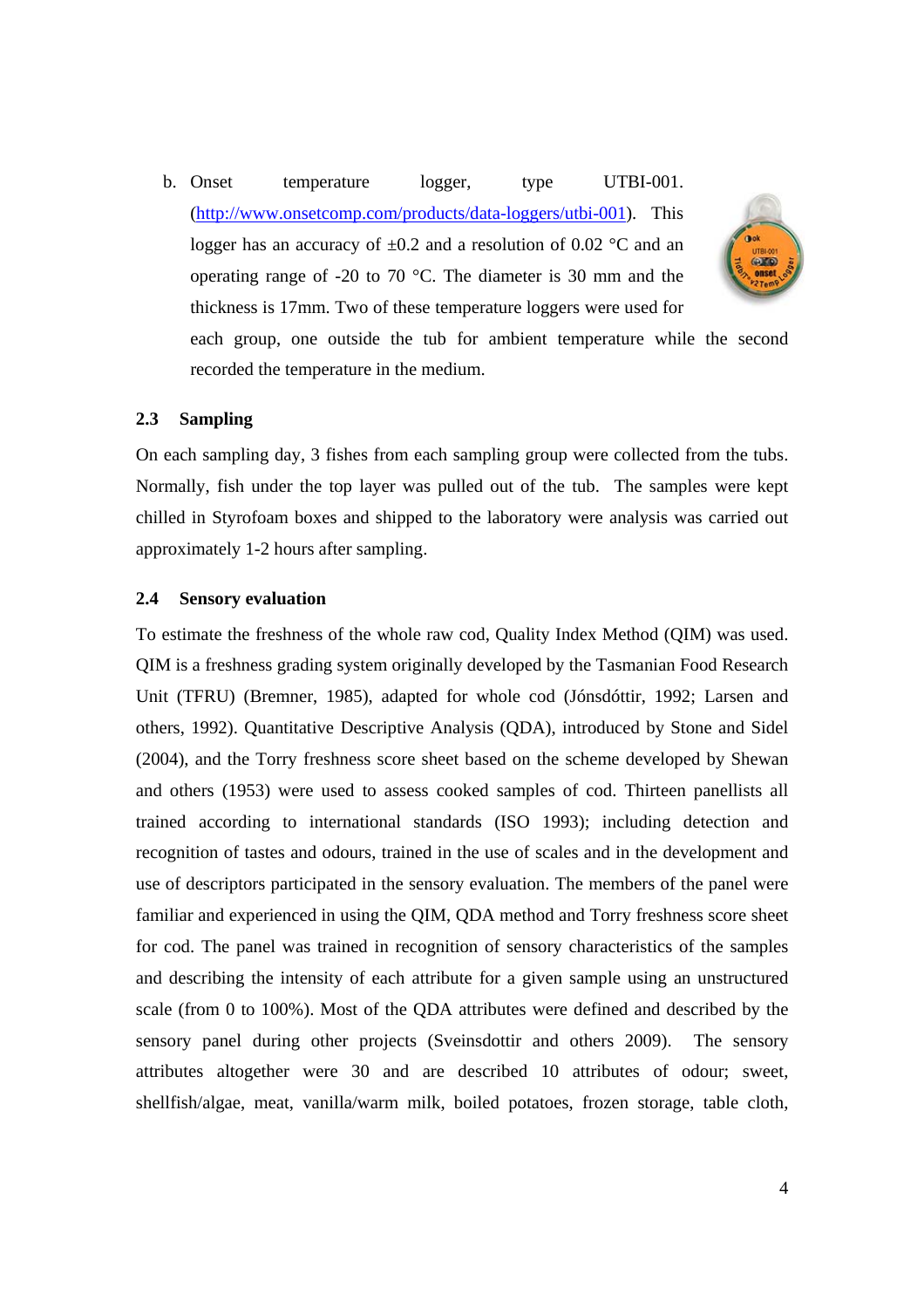TMA, sour and sulphur, three attributes of appearance; colour (light/dark), appearance (even colour/discoloured), white precipitation, nine attributes of flavour; salt, metallic, sweet, meaty, frozen storage, pungent, sour, TMA and off-flavour and eight attributes of texture; flakiness, soft, juicy, tender, mushy, meaty mouth feel, clammy and rubbery. Samples weighing ca. 40 g were taken from the loin part of the fillets and placed in aluminium boxes coded with three-digit random numbers. The samples were cooked for in a pre-warmed oven (Convotherm Elektrogeräte GmbH, Eglfing, Germany) at 95- 100°C with air circulation and steam, to a core temperature of 67°C and then served to the panel. Each panellist evaluated duplicates of each sample in a random order in nine sessions (maximum four samples per session). A computerized system (FIZZ, Version 2.0, 1994-2000, Biosystémes) was used for QDA data recording. Guidelines from Martinsdóttir and others (2001) were followed during the sensory evaluation with QIM. Each sampling day, three whole raw cod from each sample group were placed on a white clean table at room temperature, under white fluorescent light. Each fish was coded with a three-digit random numbers.

## **2.5 Microbial measurements**

Three samples were analyzed on each day of sampling. Each sample consisted of muscle taken from one side of three cod (altogether three skinless fillets). First the skin was disinfected with 70% isopropanol and then aseptically cut away and the underlying muscle collected. The muscle from three cod was then minced together and 20 g weighed in 180 g of Maximum Recovery Dilutent (MRD, Oxoid) and blended in a Stomacher® Lab Blender 400 (Seward, UK) for 1 min to obtain 1/10 dilution. The remaining mince was used for pH, water, salt, total volatile bases (TVB-N) and trimethylamine (TMA) measurements.

Total viable psychrotrophic counts (TVC) and counts of  $H<sub>2</sub>S$ -producing bacteria were evaluated on iron agar (IA) as described by Gram and others (1987) with the exception that 1% NaCl was used instead of 0.5% with no overlay. Plates were incubated at 17°C for 4-5 d. Bacteria forming black colonies on IA produce  $H_2S$  from sodium thiosulphate and/or cysteine. Cephaloridine Fucidin Cetrimide (CFC) agar was modified according to Stanbridge and Board (1994) and used for enumeration of presumptive pseudomonads.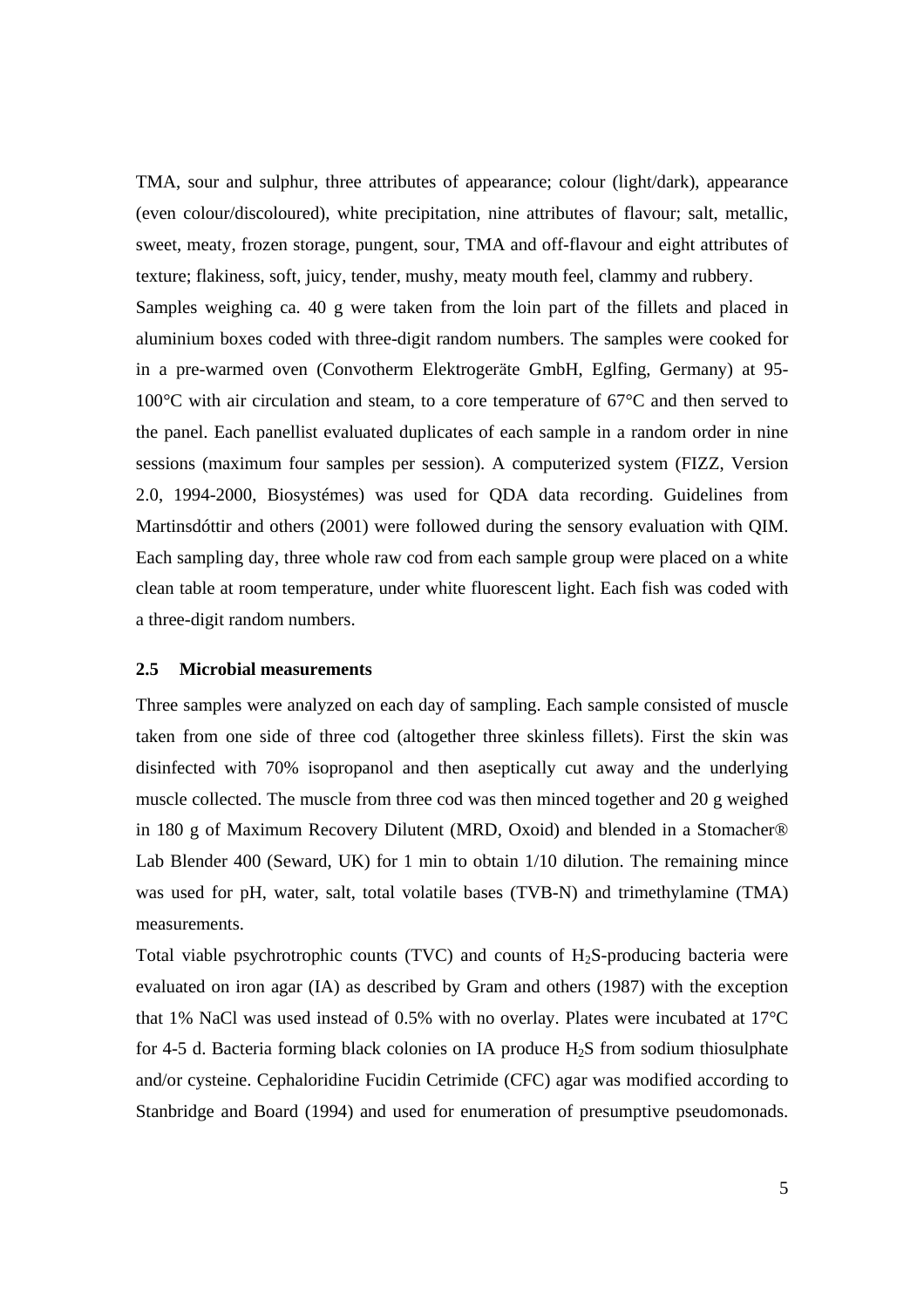Pseudomonas Agar Base (Oxoid) with CFC Selective Agar Supplement (Oxoid) was used. Plates were incubated at 22°C for 3 d. *Pseudomonas* spp. form pink colonies on this medium. In all the above counts surface-plating was used.

Counts of *Photobacterium phosphoreum* were obtained by a quantitative PCR method. Briefly, One ml of the tenfold diluted fish samples in MRD buffer was frozen at -20 °C for later DNA extraction. For the DNA extraction, the diluted samples were centrifuged at 11.000 x g for 7 min to form a pellet. The supernatant was discarded and DNA was recovered from the pellet using the Promega Magnesil KF, Genomic system (MD1460) DNA isolation kit (Promega Corporation, Madison, USA) in combination with KingFisher magnetic beads automatic DNA isolation instrument (Thermo Labsystems, Waltham, USA) according to the manufacturers´ recommendations. All PCR reactions were done using the Mx3005p instrument. The PCR was done using Brilliant QPCR mastermix (Stratagene, La Jolla, CA, USA). Primers were synthesized and purified with HPLC (MWG, Ebersberg, Germany). The DNA standard used for quantification was previously calibrated against the PPDM-Malthus conductance method (Dalgaard and others 1996).

Cooled MRD buffer was used for all dilutions. All samples were analysed in triplicate as stated above and results presented as an average.

## **2.6 Chemical and physical measurements**

### 2.6.1 *Total Volatile Base Nitrogen and trimethylamine*

The method of Malle and Tao (1987) was used for total volatile bases (TVB-N) and trimethylamine (TMA) measurements. TVB-N was measured by steam distillation (Struer TVN distillatory, STRUERS, Copenhagen) and titration, after extracting the fish muscle with 7.5% aqueous trichloracetic acid solution. The distilled TVB-N was collected in boric acid solution and then titrated with sulphuric acid solution. TMA was measured in trichloroacetic acid (TCA) extract by adding 20 ml of 35% formaldehyde, an alkaline binding mono- and diamine, TMA being the only volatile and measurable amine. All chemical analyses were done in triplicate.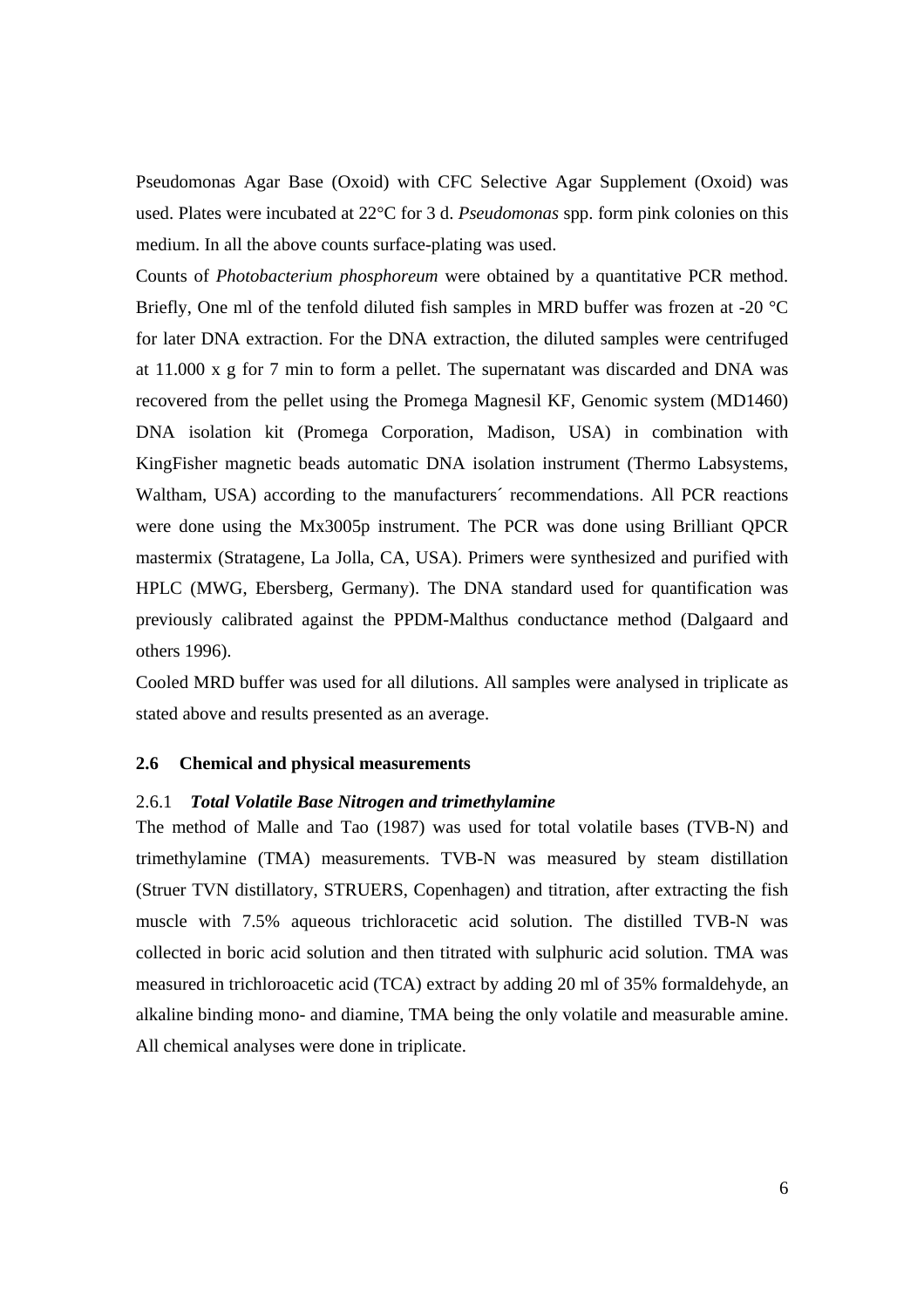#### 2.6.2 *pH-measurements*

The pH was measured in 5 grams of minced loins mixed with 5 mL of deionised water using the Radiometer PHM 80. The pH meter was calibrated using the buffer solutions of pH 7.00  $\pm$  0.01 and 4.01  $\pm$  0.01 (25°C) (Radiometer Analytical A/S, Bagsvaerd, Denmark).

## 2.6.3 *Water content, salt content and water holding capacity*

The water content of each fillet was measured by accurately weighing out 5 grams of the minced sample in a ceramic bowl with sand. The sample was then mixed to the sand and dried in an oven at  $103 \pm 2$  °C for 4 hours. The water content was based on weight differences before and after the drying of three replicates for each sample (ISO 6496, 1999).

Salt content was measured with the Volhard Titrino method according to AOAC ed. 17 from 2000 (no. 976.18).

The water holding capacity (WHC) was determined by a centrifugation method (Eide and others 1982). Approximately 2 g of the minced fish was weighed accurately and centrifuged (Heraeus Biofuge Stratos, Kendro Laboratory products, USA) at 210 x *g* for 5 minutes at 0-5°C. WHC (%) was then calculated with the following equations:

$$
WHC\left(\% \right) = \frac{Water\ content\left(\% \right) - Weight\ loss\left(\% \right)}{Water\ content\left(\% \right)}\ x\ 100
$$

where the weight loss is defined as:

Weight loss (
$$
\%
$$
) =  $\frac{Weight \text{ loss in centrifuge}(g)}{Original \text{ sample weight}(g)} x 100$ 

## **2.7 Data analysis**

Principal Component Analysis (PCA) on significant mean values of QDA sensory attributes was performed, using full cross validation. Analysis of variance (ANOVA) was carried out on QIM, Torry and QDA data in the statistical program NCSS 2000 (NCSS, Utah, USA). The program calculates multiple comparisons using Duncan's multiple comparison test. The significance level was set at 5%, if not stated elsewhere.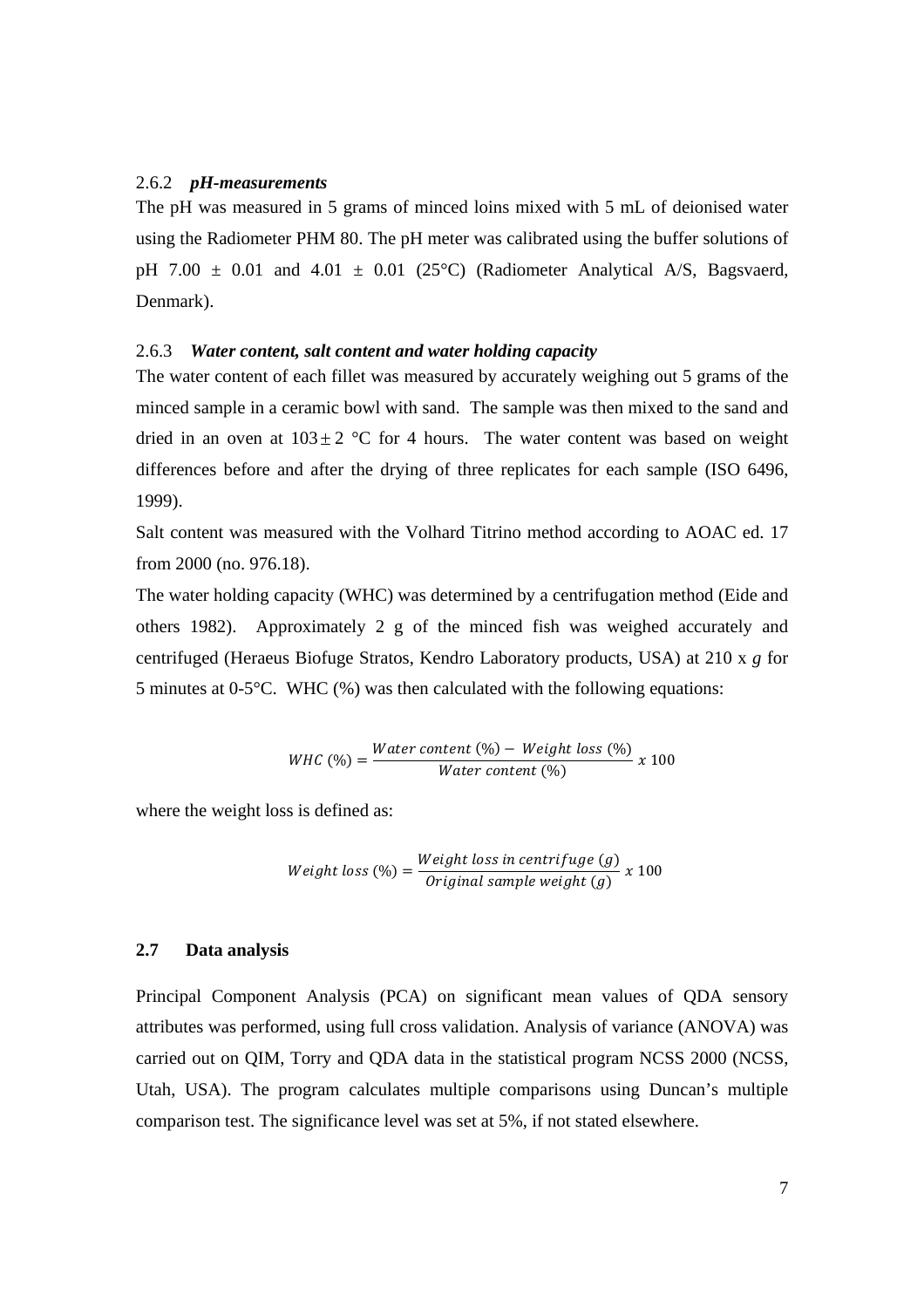# **3 RESULTS AND DISCUSSION**

## **3.1 Temperature logging**

## 3.1.1 *Ambient temperature*



**Figure 1: Ambient temperature during storage period** 

The tubs were stored in the fish plant cold storage room where the temperature fluctuated between 2 - 5 °C. Figure 1 shows the ambient temperature outside each tub. No significant difference can be seen in ambient temperature between groups.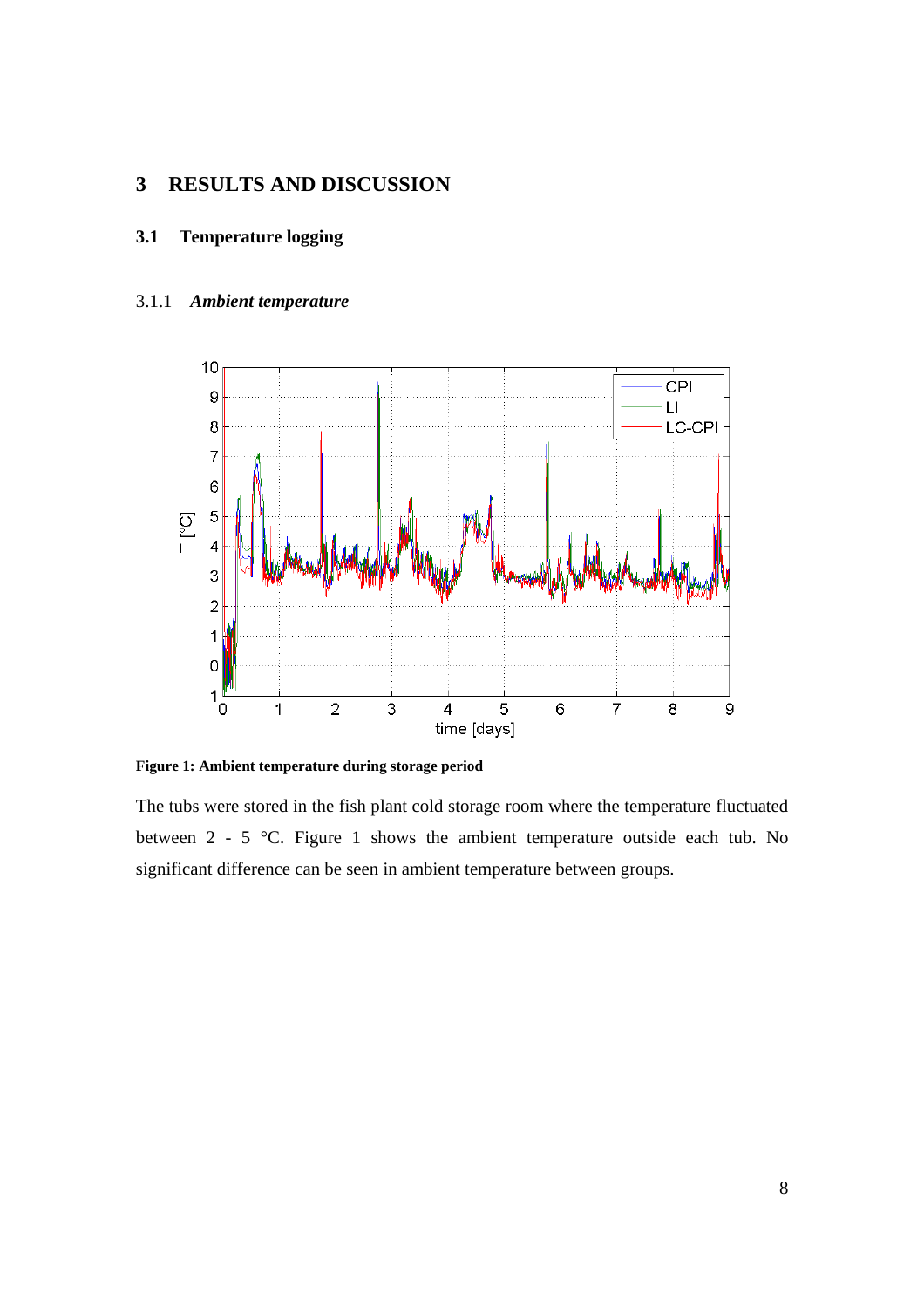# 3.1.2 *Product temperature*



**Figure 2: Core temperature of whole cod during the first 12 hours.** 



**Figure 3: Core temperature of whole cod over the entire storage period.**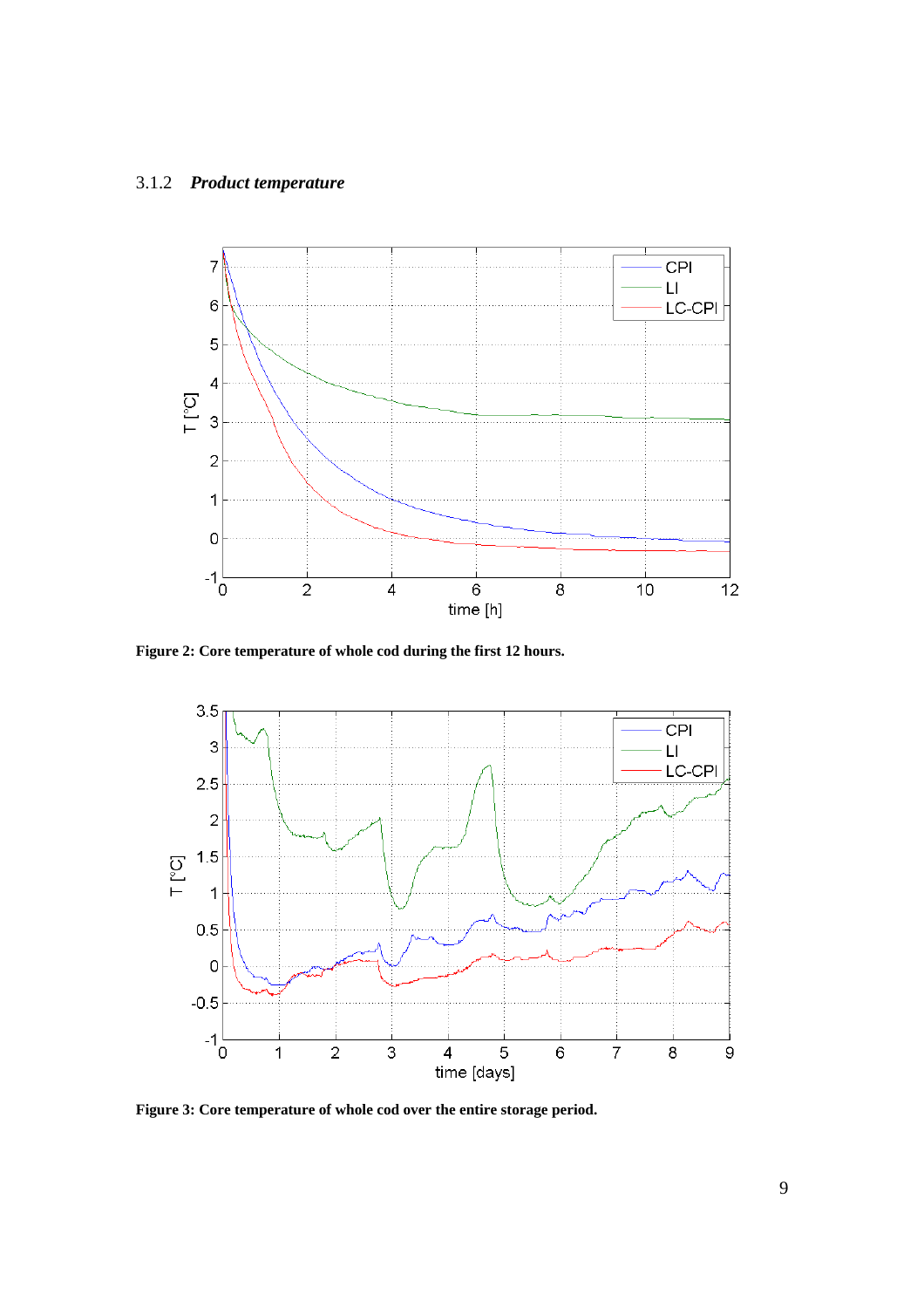Figure 2 shows the core temperature of whole cod for the first 12 hours. The most rapid cooling was achieved in group LC-CPI where the catch was pre-cooled in liquid ice and then re-iced with crushed plate ice. The group reached 0  $^{\circ}$ C from 7.5  $^{\circ}$ C in 4.75 hours, while group CPI was 10 hours to cool down to the same temperature. The group LI never reached 0  $\degree$ C and only went down to approximately 3  $\degree$ C after 12 hours. It is therefore obvious that the icing was insufficient in that group.

Figure 3 shows the core temperature of whole cod over the entire storage period. Both groups CPI and LC-CPI reached minimum temperature after one day, where CPI reached -0.25 °C and LC-CPI reached -0.40 °C.

The tubs were re-iced with crushed plate ice after 2.8 days which caused the mean temperature of the LI group to drop from 2.04 °C down to 0.78 °C. The temperature of groups CPI and LC-CPI dropped by 0.30 °C and 0.36 °C respectively but then continued to steadily increase until the end of the storage period with minimal influence from fluctuations in ambient temperature. In experimental group LI, temperature however increased significantly at day four, when the ambient temperature in the cool storage room reached approximately 5 °C. During that period the mean temperature in the LI group increased to 2.75  $\degree$ C but then dropped again down to 0.82  $\degree$ C when the ambient temperature decreased to about 3 °C on day 5. From day 6 onwards, a rapid increase in temperature was observed in the LI group until the end of the storage time.

At the end of the storage period groups CPI, LI and LC-CPI had reached 1.25 °C, 2.57 °C and 0.61 °C respectively. This means that the group which was pre-cooled in liquid ice before being packed in crushed plate ice both experienced the most rapid cooling and maintained the temperature better than the comparison groups. The LI group was obviously insufficiently iced from the beginning of the experiment. High ambient temperature in the cold room during storage is the most likely reason for relatively high temperature values at the end of storage in all groups.

## **3.2 Sensory evaluation**

Figure 4 shows how the cooked samples were characterized by the sensory attributes. Altogether 87% of the sensory variation was explained in the first two principal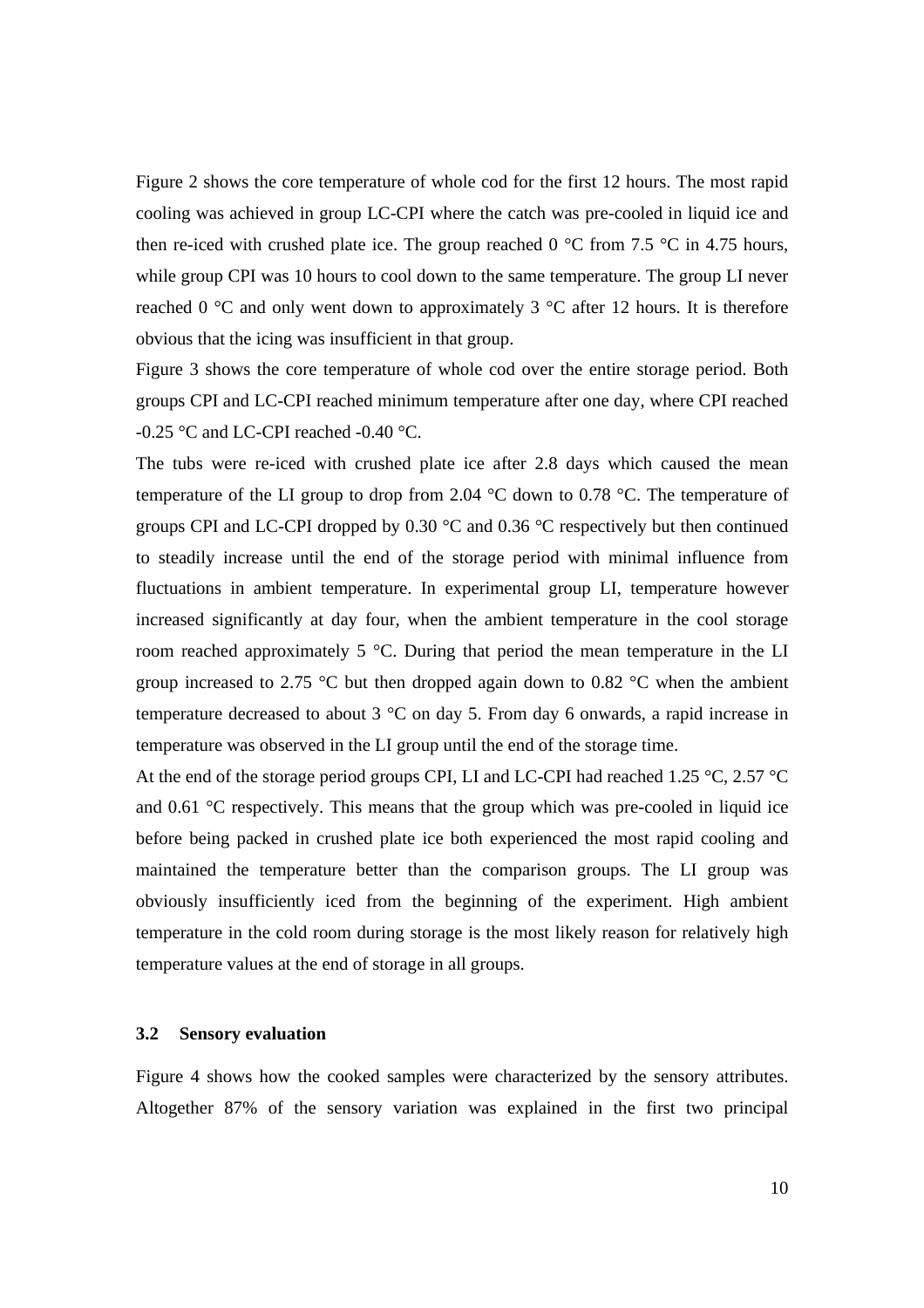components. The main variation (66%, PC1) between the samples was due to differences explained by storage time. Sensory attributes characteristic for cod at the beginning of storage, such as sweet and metallic flavour, sweet and shellfish odours are located to the right in the upper part of Figure 4b describing samples after 1-3 days of storage (Figure 4a). As storage time progressed, these sensory attributes become less evident but sour and TMA odours and flavours become somewhat more characteristic. At the end of the storage time, table cloth and potato odours appear to be more characteristic (lower left part of Figure 5b), especially for the LI and LC-CPI samples. The sample groups differed with regard to texture (21%, PC2), mainly at the beginning of storage. The LI samples were more rubbery and meaty, but less tender, soft and juicy compared to LC-CPI and PI samples. Tables A-C in appendix show how in more detail how the sample groups were characterized by sensory attributes.

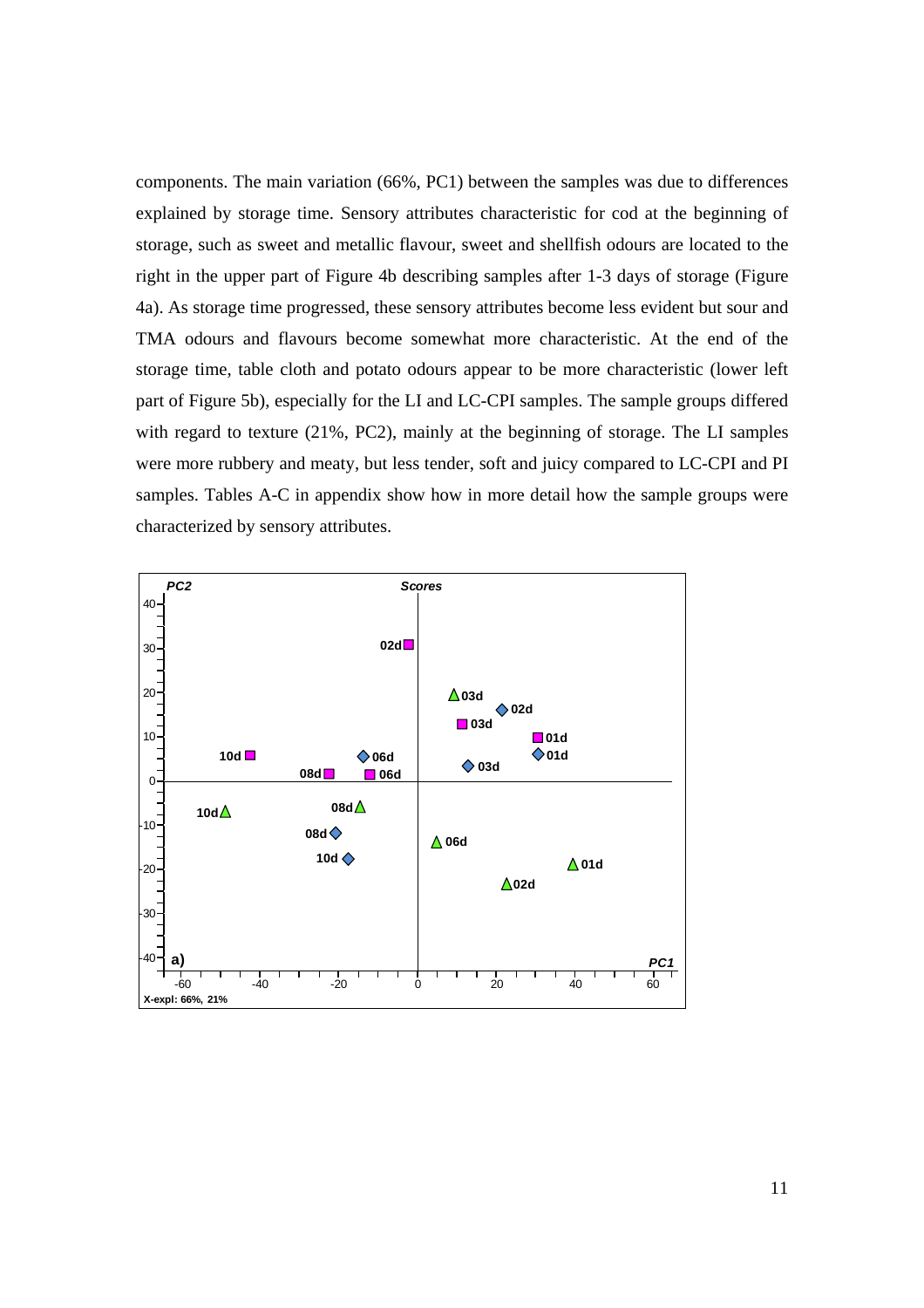

Figure 4. PCA describing sensory quality, odour (o-), appearance (a-), flavour (f-) and texture (t-) of the sample groups with storage time (d). Symbols:  $\Delta$ Liquid ice;  $\blacklozenge$  Plate ice;  $\blacksquare$  LC-plate ice (LC: **Liquid ice pre-cooling). PC1 VS PC2 (X-expl.: 66% and 21%). a) scores, b) X-loadings.** 

Figure 5 shows how the Torry freshness scores changes with storage time. A Torry score around seven indicates the fish has lost most of its freshness odour and flavour characteristics, and has a rather neutral odour and flavour (Shewan and others 1953). These limits were obtained after c.a. seven days for all groups. When the average Torry score is around 5.5 most of the sensory panellists detect spoilage attributes, and these limits have been used as the limits for consumption at Matís (see e.g. Olafsdottir and others 2006). According to this, the maximum shelf life of the LI was nine days, LC-CPI 10 days but the PI group had not reached the end of shelf life at the end of the experiment at 10 days from catch.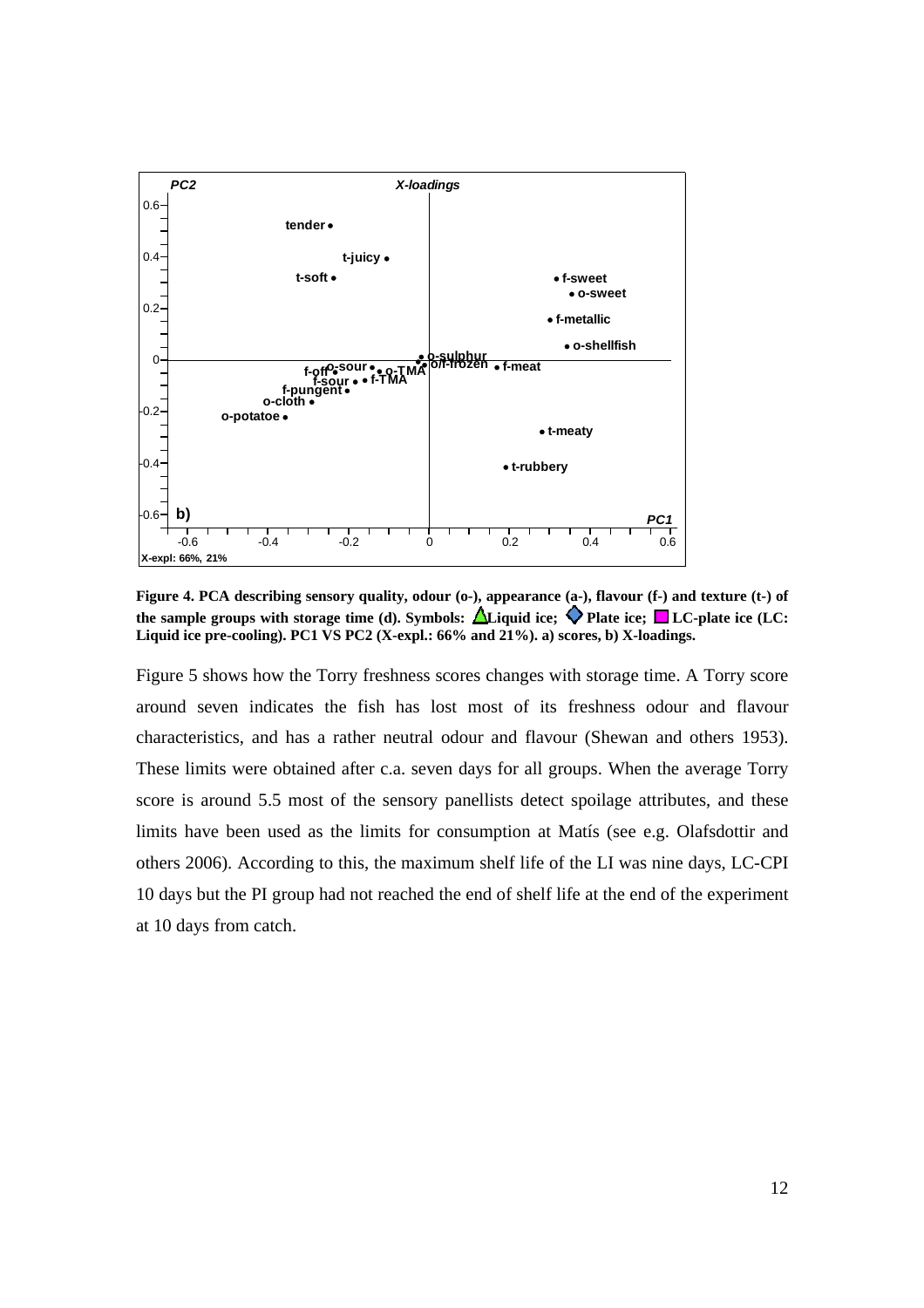

**Figure 5. Average Torry freshness scores (LC: Liquid ice pre-cooling).** 

Figures 6 - 11 show how odour and flavour attributes related to spoilage change with storage time. End of shelf life is usually determined when sensory attributes related to spoilage become evident. When the average QDA score for those attributes is above the value 20 (on the scale 0 to 100) most panellists detect them (Bonilla and others 2005; Magnússon and others 2006). In the PI group, the spoilage related attributes, such as TMA and sour odours, TMA flavour and off-flavour were not detected through the storage time, but hints of table cloth odour was detected 8 and 10 days from catch. Table cloth odour was evident and hints of pungent and sour flavours and off-flavour were detected in the LC-CPI group on the last sampling day (10 days after catch). On the last sampling day, the table cloth odour and off-flavour in the LI group were obvious and hints of TMA and sour odours and flavours were detected. According to this, that the PI group had not reached the end of shelf life, LC-CPI was close to the limits of acceptable sensory quality on day 10 from catch, but the LI group already had reached the end of shelf life on day 10 from catch.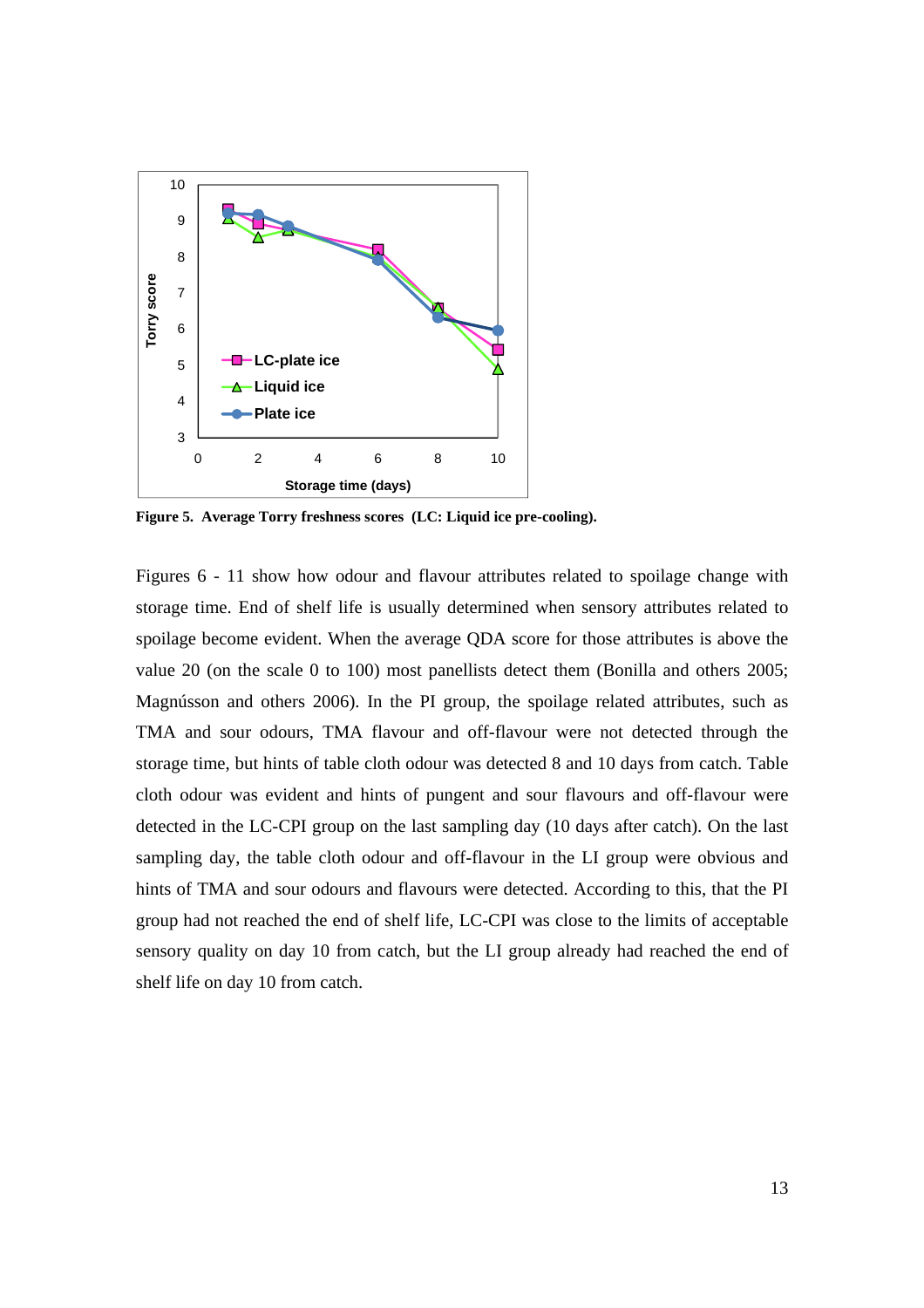

**Figure 6. Average QDA scores of table cloth odour (LC: Liquid ice pre-cooling)** 



**Figure 8. Average QDA scores of sour odour (LC: Liquid ice pre-cooling)** 



**Figure 10. Average QDA scores of TMA flavour (LC: Liquid ice pre-cooling)** 



**Figure 7. Average QDA scores of TMA odour (LC: Liquid ice pre-cooling)** 



**Figure 9. Average QDA scores of sour flavour (LC: Liquid ice pre-cooling)** 



**Figure 11. Average QDA scores of off-flavour (LC: Liquid ice pre-cooling)**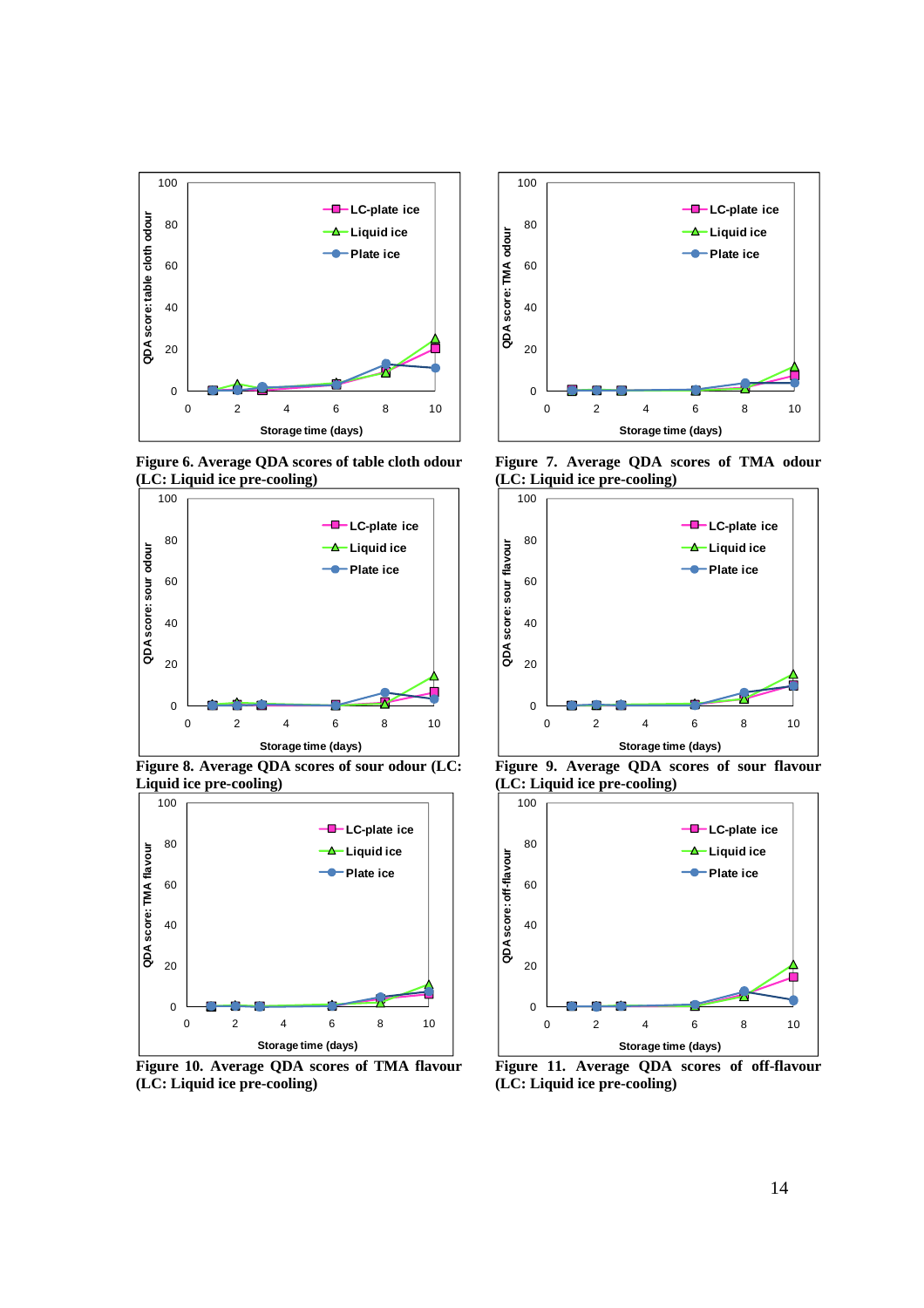Figure 12 shows how the Quality Index (QI) scores changed with storage time. The QI increases linearly with the storage time  $(R^2 = 0.98$  for all three groups). At the end of the storage trial, the QI was around 16 for the PI and LC-CPI groups, but 19 for the LI group, which was significantly higher  $(p<0.05)$ . Based on the results of very well-controlled storage studies of whole, fresh (gutted) cod stored in ice under good manufacturing conditions on board the vessel (proper gutting, washing and use of fish/ice ratio), the maximum shelf life of whole cod has been found to be up to 15 days (Martinsdóttir and others, 2001). A QI score of 18 corresponds to the end of shelf life according to sensory evaluation of cooked cod samples. To estimate the remaining storage time the regression line based on the linear relationship between the QI and storage time in ice in Martinsdóttir and others (2001) is used. Based on this, the LI group was already past the limits of acceptable sensory quality on day 10 from catch (by 0-1 day), while the other two groups still had 1-2 days remaining.



**Figure 12.** Average QI scores. Trend lines;  $y = 1,817x + 0,1579$ ,  $R^2 = 0,977$  (Liquid ice);  $y = 1,5301x + 1$  $0,6316, R^2 = 0,9822$  (Plate ice);  $y = 1,6504x-0,1754, R^2 = 0,9844$  (LC-plate ice)

A comparison of the freshness period (the end of this period is when the fish has lost the freshness characteristics and reached the neutral phase) and the maximum shelf life (the end of this period is when odour and flavour attributes related to spoilage have become evident) is shown in Table 2.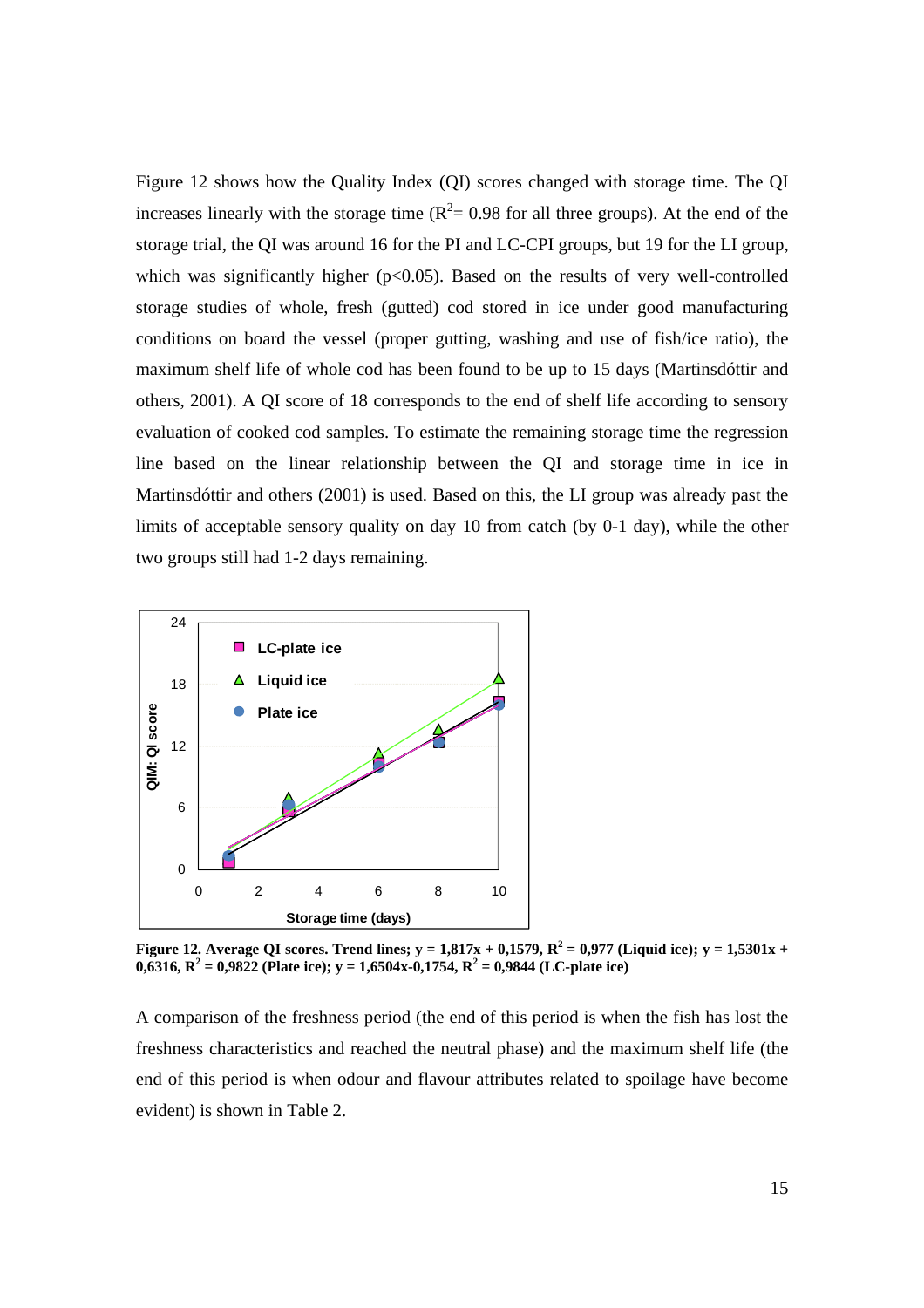**Table 2. Freshness period (days) and maximum shelf life (days) according to sensory evaluation. (LC: Liquid ice pre-cooling)** 

| Group        | Freshness period (days) | Shelf life (days)  |
|--------------|-------------------------|--------------------|
| LC-plate ice |                         | $11-12$ (estimate) |
| Plate ice    |                         | $11-12$ (estimate) |
| Liquid ice   |                         | $9-10$             |

Comparison of the groups showed that the use of only liquid ice instead of plate ice resulted in two to three days shorter shelf life. However the temperature recording showed an insufficiently icing on board the fishing vessel of this group (liquid ice). The estimated shelf life in this study is considerably shorter as compared to previous studies with whole cod, especially in the experimental group where liquid ice was used for cooling (only 9-10 days). Additionally, the ambient temperature in the cold room of the fish plant was relatively high and fluctuated between  $2 - 5$  °C during the storage period. At the end of storage on day 10, the fish temperature was about 2.5  $\degree$ C in the LI group, just above 1  $\degree$ C in the CPI group and about 0.5  $\degree$ C in the LC-plate ice group. That could possibly explain the shorter shelf life of all groups compared to some earlier studies.

## **3.3 Microbial measurements**

Results from microbial counts are shown in Figures 13 and 14. Total viable counts (TVC) and counts of *Photobacteriun phosphoreum* are shown in Figure 13. Highest numbers of TVC and *P. phosphoreum* were generally found during most of the storage time in the LI group. This was especially noticeable on days 6 and 8 of storage. Microbial numbers were similar in the other two groups (LC-CPI and PI) during the storage period. The results showed that in some occasion's higher values were obtained for *P. phosphoreum* than TVC which can be explained by the different methodologies used. The standard used in the real-time PCR analysis was previously calibrated against Malthus conductance method but the relationship between cell numbers and DNA copy numbers can fluctuate during the growth phase of the bacterium.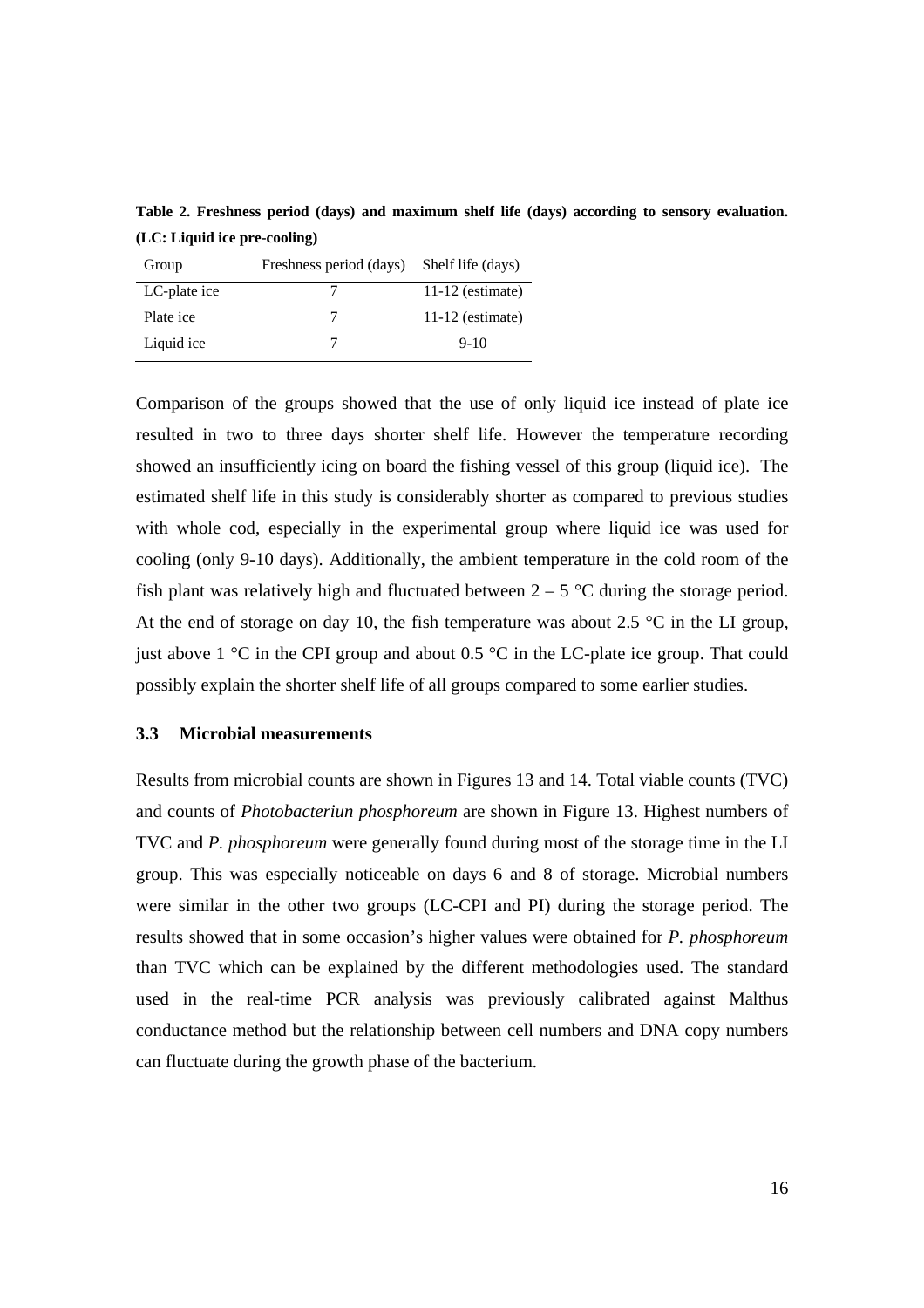At the end of storage on day 10 from catch, TVC were about 1.600.000/g in the LI group and about 300.000/g in the other two groups. At that time, counts of *P. phosphoreum* were 250-270.000/g in the LI and LC-CPI groups and about 130.000/g in the PI group. This indicates that this is a dominating species at the end of storage in all test groups, although in less relative ratio in the LI group.



**Figure 13. Total viable counts (TVC) on IA (left) and** *Photobacterium phosphoreum* **(right) in cod mince (ave ± stdev, n=3). (LC: Liquid ice pre-cooling).** 

Results from counts of H<sub>2</sub>S-producing bacteria and presumptive pseudomonads are shown in Figure 14. Both these groups were either undetectable or in very low numbers in all experimental groups  $\left( \langle 100/g \rangle \right)$  apart from day 10 of storage. Highest counts were most often found in the LI group, though not on day 10. The number of these bacteria in all groups at the end of storage on day 10 was in the range of 2.500-32.000/g.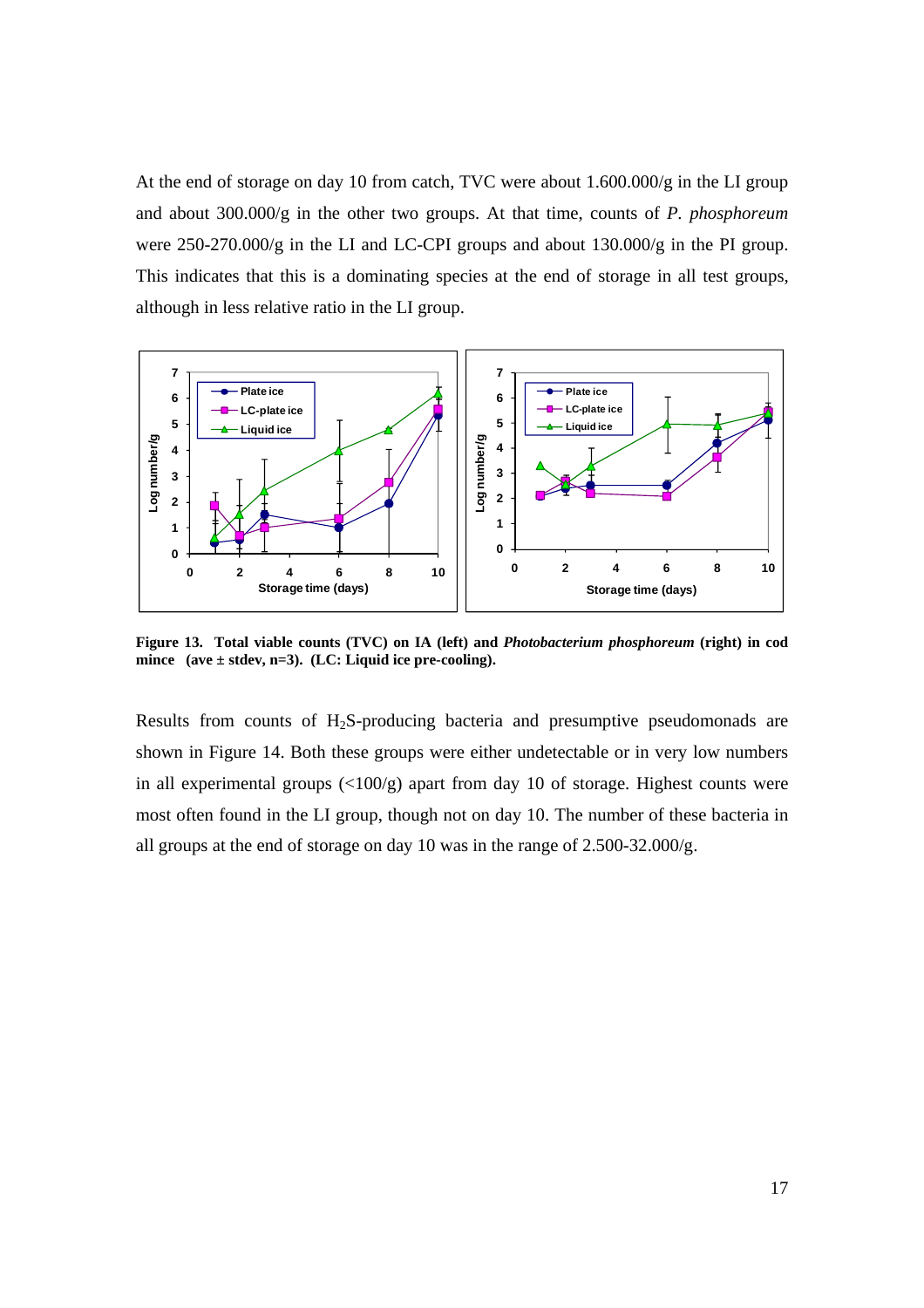

**Figure 14. Growth of H2S-producing bacteria (left) and presumptive pseudomonads (right) in cod mince (ave ± stdev, n=3). (LC: Liquid ice pre-cooling).** 

The microbial parameters measured indicate that the *P. phosphoreum* is the main bacterial spoiler. Nevertheless, bacterial genera such as *Psychrobacter* has been shown to be present in high relative quantities after 8 days storage of whole gutted haddock on plate ice while *Flavobacterium* was the dominating bacteria when liquid ice with icing on top was used as cooling medium (Reynisson and others, 2010). Either of these bacteria are likely to be in high numbers during late storage in the present study.

## **3.4 Chemical and physical measurements**

Results from TVB-N and TMA measurements are shown in Figure 15. Hardly any increase was noticed in these measurements over the storage period apart from in the LI group on day 10. At that time, TVB-N was 25.5mgN/100g in the LI, 17.2 in the LC-CPI and 14.9 in the PI group. TMA reached 11mgN/100g on day 10 in the liquid ice group but was hardly measureable in the other two groups.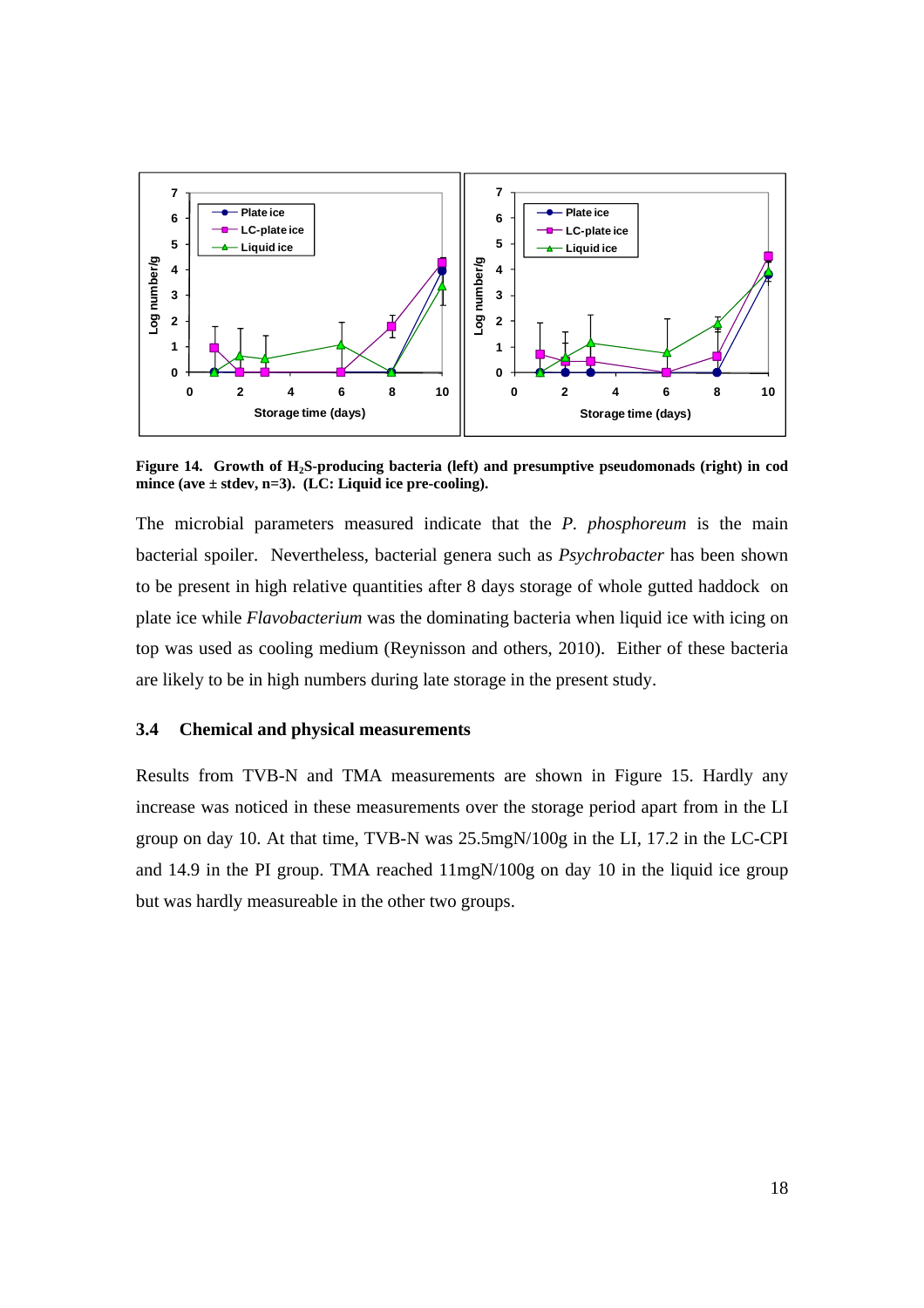

### 3.4.1 *Total Volatile Base Nitrogen and trimethylamine*

**Figure 15. Total Volatile Base Nitrogen (TVB-N-left) and trimethylamine (TMA-right) in cod mince (ave ± stdev, n=3). (LC: Liquid ice pre-cooling).** 

The increase in both TVB-N and TMA in the later stages of the storage period may be largely attributed to growth of the spoilage bacterium *P. phosphoreum* but this bacterium is a very active reducer of trimethylamine oxide (TMAO) to TMA. This applies especially to the LI group which contained also the highest numbers of *P. phosphoreum*. It is noted that when TMA values began to increase over 1 mg N/100g which was at day

6 in the LI group and day 10 in the other two groups, the *P. phosphoreum* values were around 100.000 CFU/g in all cases (Figures 13 and 15). Similar trends and relatively low TVB-N and TMA values were also observed in a study by Reynisson and others (2010) on whole gutted haddock stored in liquid or plate ice medium. The ratio of TMA within the volatile base measurement (TVB-N) is usually high in whole cod.

The results from microbial and chemical measurements were generally in good agreement with the results from sensory evaluation presented earlier (see e.g. Table 2).

## 3.4.2 *pH-measurements*

Results from pH measurements are shown in Figure 16. During the storage time the pH was in the narrow range of 6.4-6.8 in all experimental groups. At the end of storage, the pH was 6.6 in the Liquid ice group but 6.4 in the other two groups.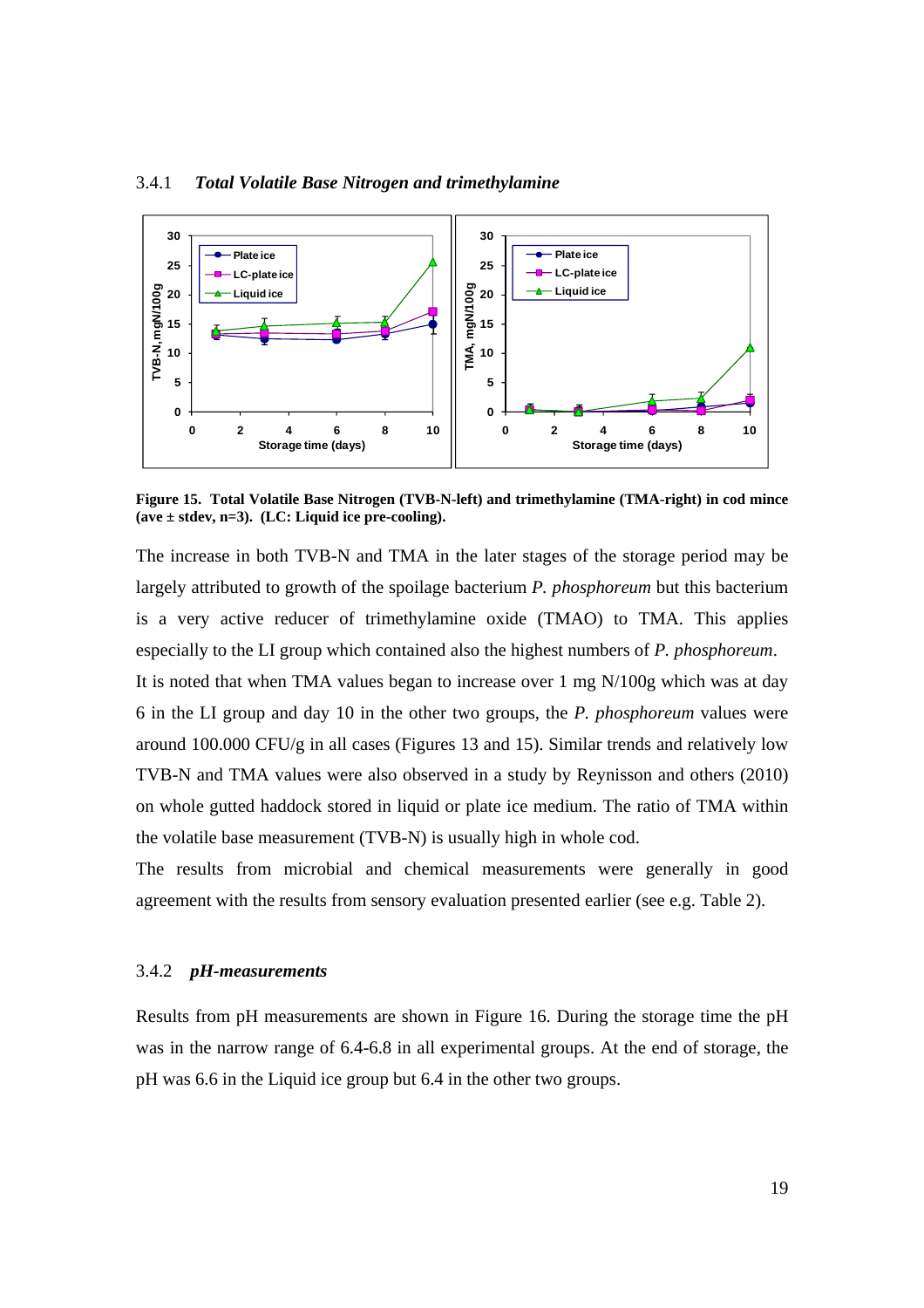

**Figure 16. pH values in cod mince (ave ± stdev, n=3). (LC: Liquid ice pre-cooling).** 

## 3.4.3 *Water content, salt content and water holding capacity*

Results from measurements of % water content and % water holding capacity (WHC) are shown in Figure 17. Water content was generally highest in the LI group as expected. WHC was in all cases lowest in the PI group apart from day 8 where slightly lower values were found in the LI group. These results might indicate that putting the fish directly after catch in tubs with crushed plate ice might have some damaging effect on the cell structure of the muscle which could result in lower WHC.



**Figure 17. Water content (left) and Water Holding Capacity (WHC-right) in cod mince (ave ± stdev, n=3). (LC: Liquid ice pre-cooling).** 

Salt was in most cases not in measureable amount. Highest salt content measured was 0.3%.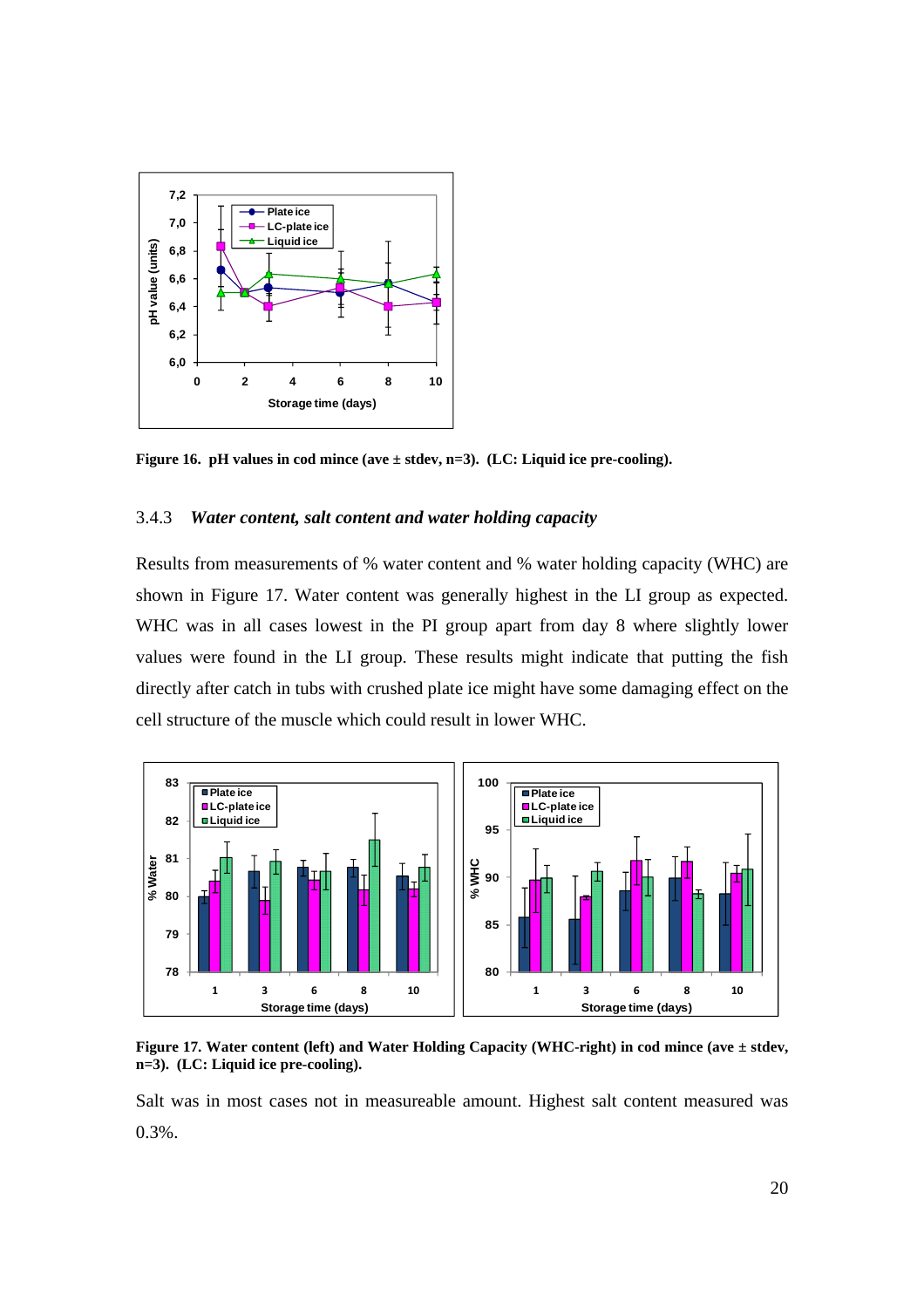# **4 CONCLUSION**

The results from microbial and chemical measurements were generally in good agreement with the results from sensory evaluation. The temperature recording showed an insufficient icing on board the fishing vessel of the liquid ice group as the temperature was never lower than  $0^{\circ}$ C. Insufficient cooling with only liquid ice on-board and during storage resulted in a at least two days shorter shelf life than cooling with crushed plate ice and liquid ice followed by crushed plated ice.

The group which was pre-cooled in liquid ice before being packed in crushed plate ice both experienced the most rapid cooling and maintained the temperature better than the comparison groups. This difference was however not well reflected in the microbial developments although both plate ice storage groups showed generally lower bacterial numbers than fish stored solely in liquid ice. High ambient temperature (fluctuated between  $2 - 5$  °C) in the cold room during storage is the most likely reason for relatively high temperature values at the end of storage in all groups and could explain the shorter shelf life of all groups compared to earlier studies.

**This study empathises well the importance of proper and sufficient icing and maintenance of low environmental temperature of the raw material right from catch to processing.** 

## **5 ACKNOWLEDGEMENTS**

This project is a part of the research project Chill-add-on (Samþætting kælirannsókna – Kælibót) funded by the AVS research fund under the Ministry of Fisheries (project no. R 061-06), the Technology Development Fund at the Icelandic Centre for Research (project no. 061358006) and EU-funded Integrated Research Project CHILL-ON (contract FP6- 016333-2). The financing of this work is gratefully acknowledged.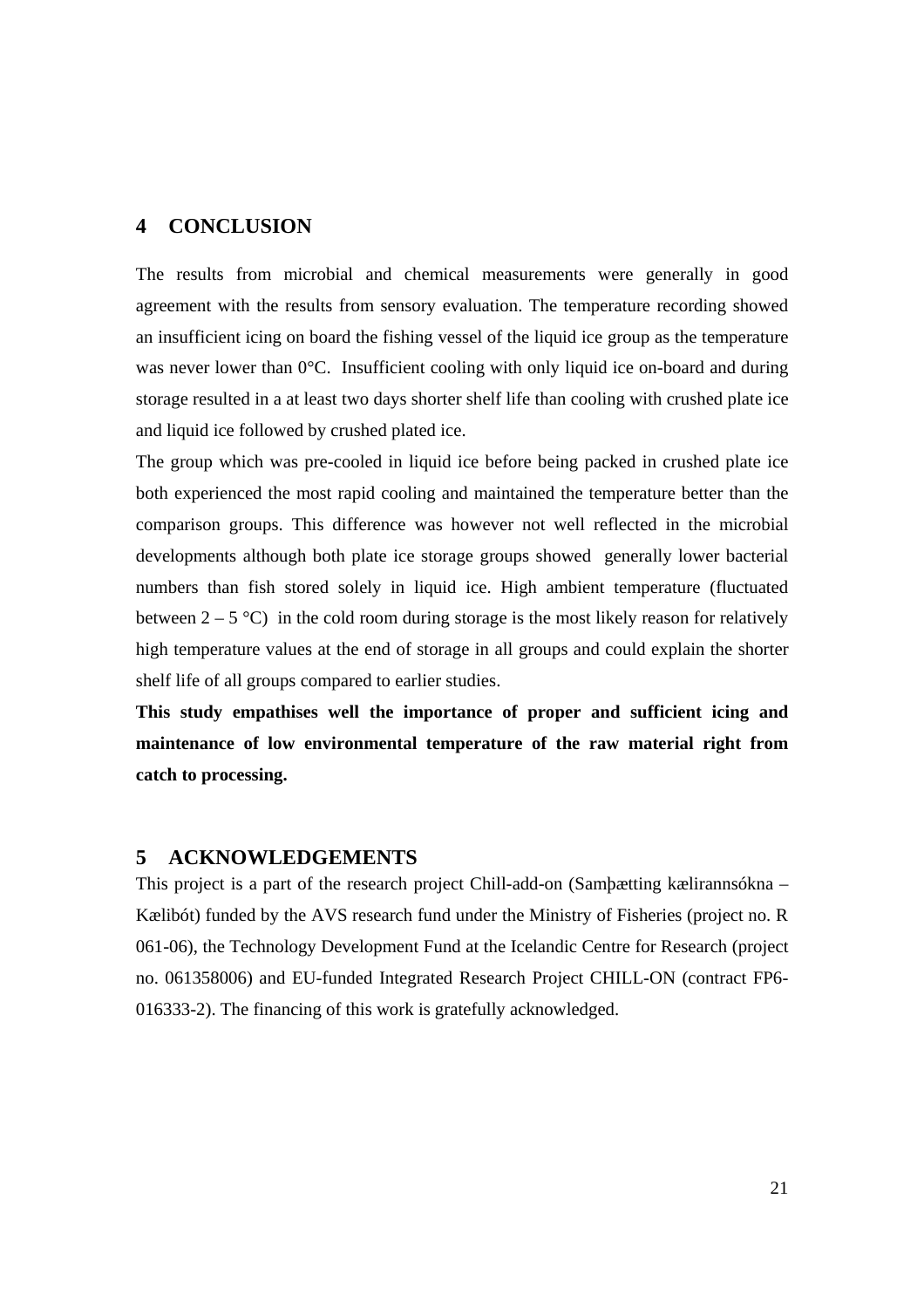## **6 REFERENCES**

AOAC Assn. Official Analytical Chemists. 2000. Official methods of analysis. 17th ed. Washington, D.C. (no. 976.18).

Bonilla AC, Sveinsdottir K, Martinsdottir E. 2007. Development of Quality Index Method (QIM) scheme for fresh cod (*Gadus morhua*) fillets and application in shelf life study. Food Control 18 (4):352-358

Bremner HA. 1985. A convenient easy to use system for estimating the quality of chilled seafood. Fish Processing Bulletin 7:59–70

Dalgaard P, Mejlholm O, Huss HH. 1996. Conductance method for quantitative determination of *Photobacterium phosphoreum* in fish products. J Appl Bacteriol 81:57-64.

Eide O, Børresen T, Ström T. 1982. Minced Fish Production From Capelin (*Mallotus villosus*). A New Method for Gutting, Skinning and Removal of Fat from Small Fatty Fish Species. J Food Sci 47:347-354.

Gram L, Trolle G, Huss HH. 1987. Detection of specific spoilage bacteria from fish stored at low (0°C) and high (20°C) temperatures. Int J Food Microbiol 4:65-72.

ISO 8586. 1993. Sensory analysis general guidance for the selection, training and monitoring of assessors. Part 1: selected assessors. Geneva, Switzerland: The International Organization for Standardization.

ISO The Intl. Organization for Standardization. 1999. Animal feeding stuffs - Determination of moisture and other volatile matter content. 6496. Genf, Switzerland.

Jonsdottir S. 1992. Quality index method and TQM system. In Proceedings from the COMETT conference course: Quality issues in the Fish industry, European cooperation (pp. 81–94). Reykjavik, Iceland.

Larsen, E, Heldbo J. Jespersen C M, Nielsen J. 1992. Development of a method for quality assessment of fish for human consumption based on sensory evaluation. In H. H. Huss, M. Jakobsen, & J. Liston (Eds.), Quality assurance in the Fish industry (pp. 351–358). Amsterdam: Elsevier Science Publishing.

Magnússon, H and Martinsdóttir E.1995. Storage Quality of Fresh and Frozen-thawed Fish in ice. J Food. Sci. 60(2) 273-278.

Magnússon H, Sveinsdóttir K, Lauzon HL, Thorkelsdóttir Á, Martinsdóttir E. 2006. Keeping Quality of Desalted Cod Fillets in Consumer Packs. J Food Sci 71 (2):69-76.

Magnússon H., Lauzon HL, Sveinsdóttir K., Margeirsson B., Reynisson E., Rúnarsson Á. R, Guðjónsdóttir M., Þórarinsdóttir K.A., Arason A., Martinsdóttir E. The effect of different cooling techniques and temperature fluctuations on the storage life of cod fillets (*Gadus morhua).* Matís-Report 23-09. 37p.

Malle P, Tao SH. 1987. Rapid quantitative determination of trimethylamine using steam distillation. J Food Protect 50(9):756-760.

Martinsdóttir E, Sveinsdóttir K, Luten J, Schelvis-Smith R, Hyldig G. 2001. Sensory Evaluation of Fish Freshness. Reference Manual for the Fish Sector. QIM-Eurofish.

Olafsdottir G, Lauzon HL, Martinsdóttir E, Oehlenschläger J, Kristbergsson K. 2006. Evaluation of Shelf Life of Superchilled Cod (*Gadus morhua*) Fillets and the Influence of Temperature Fluctuations During Storage on Microbial and Chemical Quality Indicators. J Food Sci 71(2):97-109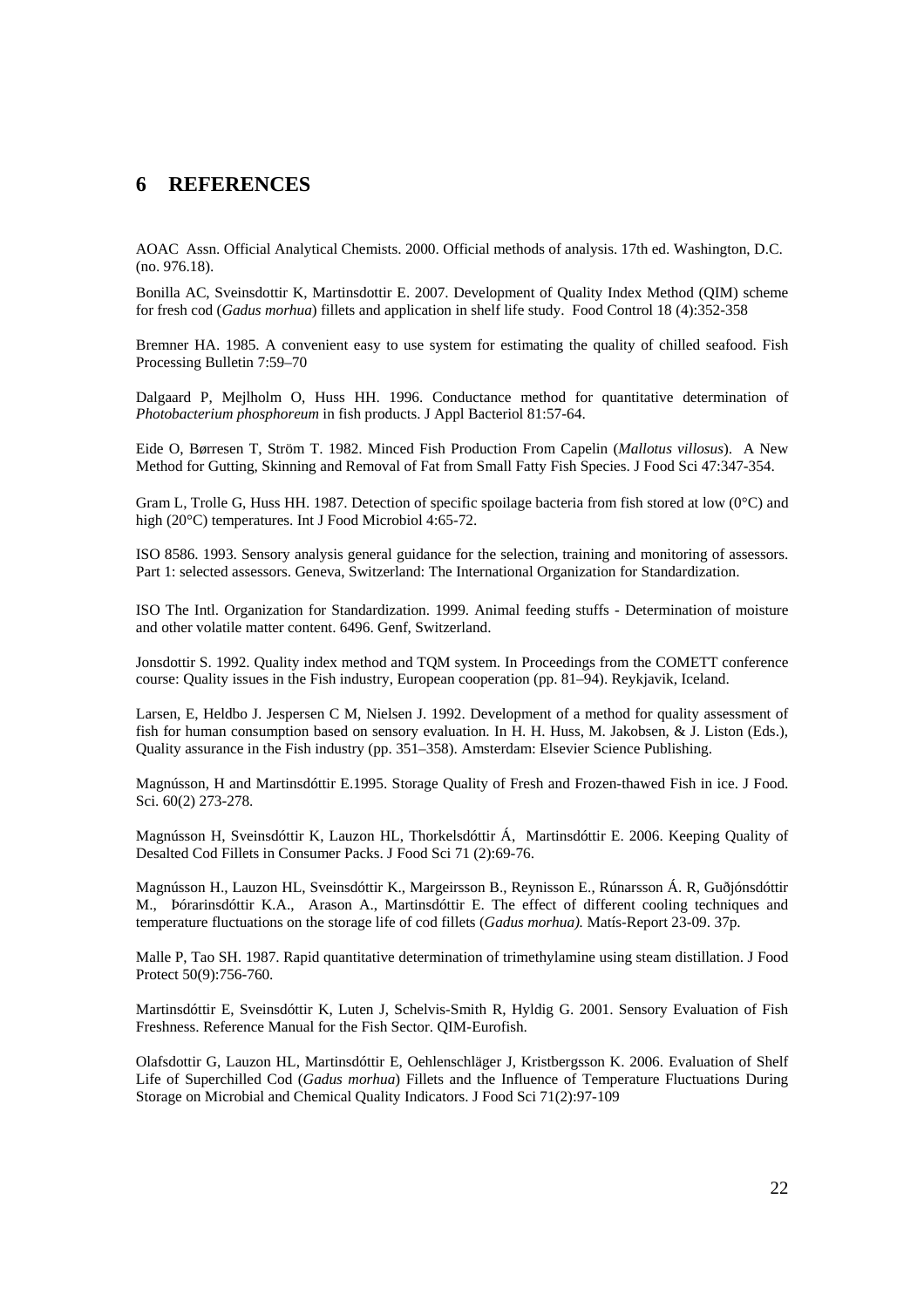Reynisson E, Lauzon HL, Thorvaldsson L, Margeirsson B, Rúnarsson AR, Marteinsson VT, Martinsdóttir E. 2010. Effects of different cooling techniques on bacterial succession and other spoilage indicators during storage of whole, gutted haddock (*Melanogrammus aeglefinus*). Eur Food Res Technol 231:237–246

Shewan JM, Macintosh RG, Tucker CG, Ehrenberg ASC. 1953. The development of a numerical scoring system for the sensory assessment of the spoilage of wet white fish stored in ice. J Sci Food Agric 4:283-298

Stanbridge LH, Board RG. 1994. A modification of the *Pseudomonas* selective medium, CFC, that allows differentiation between meat pseudomonads and Enterobacteriaceae. Letters in Appl Microbiol 18:327-328.

Stone, H. and Sidel, J.L. 2004. Descriptive analysis. In *Sensory Evaluation Practices*, 3rd Ed. (H. Stone and J.L. Sidel, eds.) pp. 201–244, Elsevier, Amsterdam, the Netherlands.

Sveinsdóttir K, Martinsdóttir E, Green-Petersen D, Hyldig G, Schelvis R, Delahunty C. 2009. Sensory characteristics of different cod products related to consumer preferences and attitudes. Food Qual.Prefer., 20(2):120-132.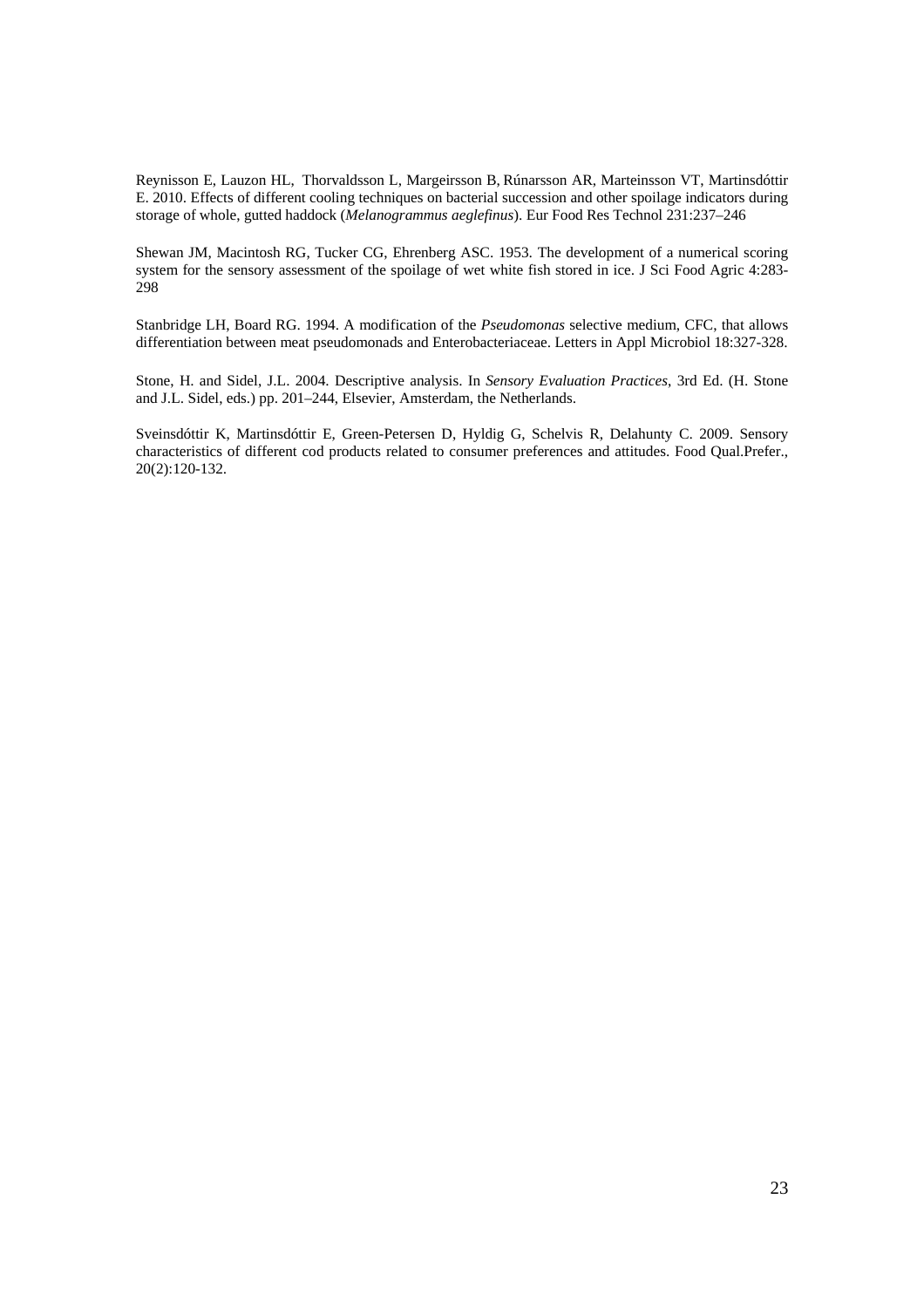# **7 APPENDIX**

| QDA-odour        | o-sweet             | o-shellfish o-meat  |       | o-vanilla | o-potatoes o-frozen |                 | o-cloth         | o-TMA           | o-sour            | o-sulphur      |
|------------------|---------------------|---------------------|-------|-----------|---------------------|-----------------|-----------------|-----------------|-------------------|----------------|
| p-value          | 0,000               | 0,000               | 0,713 | 0,827     | 0,000               | 0,000           | 0,000           | 0,000           | 0,000             | 0.000          |
| LC-plate ice-01d | 58 <sup>a</sup>     | $47$ <sup>ab</sup>  | 25    | 33        | $14^{bcd}$          | 0 <sup>bc</sup> | 0 <sup>c</sup>  | 1 <sup>c</sup>  | 1 <sup>d</sup>    | 0 <sup>b</sup> |
| LC-plate ice-02d | 44                  | 35                  | 24    | 26        | $14$ <sup>c</sup>   | 0 <sup>c</sup>  | 1 <sup>c</sup>  | 0 <sup>c</sup>  | 1 <sup>d</sup>    | $0^{-b}$       |
| LC-plate ice-03d | 43                  | 36                  | 21    | 27        | 13 <sup>c</sup>     | $1^{bc}$        | 0 <sup>c</sup>  | 1 <sup>c</sup>  | 0 <sup>d</sup>    | 0 <sup>b</sup> |
| LC-plate ice-06d | $30\,$ $^{\rm{ce}}$ | 36                  | 24    | 19        | 26                  | 1 <sup>c</sup>  | 3 <sup>bc</sup> | 1 <sup>c</sup>  | 1 <sup>d</sup>    | 1 <sup>b</sup> |
| LC-plate ice-08d | $29$ <sup>ce</sup>  | $24$ ce             | 17    | 27        | 30                  | $1^{bc}$        | $9^{bc}$        | 2 <sup>c</sup>  | 2 <sup>d</sup>    | 0 <sup>b</sup> |
| LC-plate ice-10d | $29$ <sup>ce</sup>  | $26$ <sup>ce</sup>  | 20    | 31        | 39 <sup>a</sup>     | 2 <sup>a</sup>  | 20 <sup>a</sup> | 8 <sup>b</sup>  | 7 <sup>b</sup>    | 2 <sup>a</sup> |
| Liquid ice-01d   | $52^{ac}$           | 50 <sup>a</sup>     | 27    | 27        | $18\,$ $^{\rm bcd}$ | $1^{bc}$        | 1 <sup>c</sup>  | 0 <sup>c</sup>  | 1 <sup>d</sup>    | 0 <sup>b</sup> |
| Liquid ice-02d   | 39                  | $42$ <sup>ac</sup>  | 26    | 22        | $15\,$ $^{\rm bcd}$ | 1 <sup>c</sup>  | $4^{bc}$        | 1 <sup>c</sup>  | 2 <sup>bd</sup>   | 0 <sup>b</sup> |
| Liquid ice-03d   | 40                  | 37                  | 24    | 24        | $15\,$ $^{\rm bcd}$ | $0^{bc}$        | 1 <sup>c</sup>  | 0 <sup>c</sup>  | 1 <sup>d</sup>    | 0 <sup>b</sup> |
| Liquid ice-06d   | $34$ ce             | 37                  | 20    | 24        | $19\,$ $^{\rm bcd}$ | 0 <sup>c</sup>  | $4^{bc}$        | 1 <sup>c</sup>  | 0 <sup>d</sup>    | 1 <sup>b</sup> |
| Liquid ice-08d   | $29$ <sup>ce</sup>  | $29\,$ $^{\rm bcd}$ | 18    | 27        | $34$ <sup>ab</sup>  | $1^{bc}$        | q bc            | 2 <sup>c</sup>  | d<br>$\mathbf{1}$ | 1 <sup>b</sup> |
| Liquid ice-10d   | $25$ <sup>de</sup>  | $21$ <sup>de</sup>  | 18    | 28        | 39 <sup>a</sup>     | 2 <sup>a</sup>  | 25 <sup>a</sup> | 12 <sup>a</sup> | 15 <sup>a</sup>   | 3 <sup>a</sup> |
| Plate ice-01d    | $57$ <sup>ab</sup>  | 52 <sup>a</sup>     | 24    | 28        | $14\,$ $^{\rm bcd}$ | $1^{bc}$        | 1 <sup>c</sup>  | 0 <sup>c</sup>  | 1 <sup>d</sup>    | 0 <sup>b</sup> |
| Plate ice-02d    | $52^{ac}$           | $43$ <sup>ac</sup>  | 26    | 28        | 10 <sup>d</sup>     | $0^{bc}$        | 1 <sup>c</sup>  | 0 <sup>c</sup>  | 0 <sup>d</sup>    | 0 <sup>b</sup> |
| Plate ice-03d    | 44                  | 34                  | 22    | 31        | 13 <sup>c</sup>     | 0 <sup>c</sup>  | 2 <sup>c</sup>  | 0 <sup>c</sup>  | 1 <sup>d</sup>    | 0 <sup>b</sup> |
| Plate ice-06d    | $35\,$ $^{\rm bcd}$ | 33                  | 25    | 20        | 27                  | $1^{bc}$        | $3^{bc}$        | 1 <sup>c</sup>  | 0 <sup>d</sup>    | 0 <sup>b</sup> |
| Plate ice-08d    | $30$ ce             | $27\,$ $^{\rm bcd}$ | 19    | 25        | $33$ <sup>ac</sup>  | $1^{bc}$        | 13 <sup>b</sup> | 4 <sup>c</sup>  | $7^{bc}$          | 0 <sup>b</sup> |
| Plate ice-10d    | 33 <sup>ce</sup>    | $27\,$ $^{\rm bcd}$ | 17    | 32        | 33 <sup>ac</sup>    | $2^{ab}$        | $11~^{\rm bc}$  | 4c              | $4^{bd}$          | 0 <sup>b</sup> |

**Table A. Average sensory scores (QDA) for odour.** 

| Table B. Average sensory scores (QDA) for flavour. |  |  |  |  |  |  |  |  |  |
|----------------------------------------------------|--|--|--|--|--|--|--|--|--|
|----------------------------------------------------|--|--|--|--|--|--|--|--|--|

| QDA-flavour      | f-salt         | f-metallic f-sweet |                  | f-meat | f-frozen       | f-pungent f-sour |                    | f-TMA            | f-off             |
|------------------|----------------|--------------------|------------------|--------|----------------|------------------|--------------------|------------------|-------------------|
| p-value          | 0,869          | 0,002              | 0,000            | 0,019  | 0,000          | 0,000            | 0,000              | 0,000            | 0,000             |
| LC-plate ice-01d | 5              | 44 $a$             | 42 <sup>a</sup>  | 28     | 0 <sup>b</sup> | 1 <sup>b</sup>   | $1~^{\rm{ce}}$     | 0 <sup>c</sup>   | 0 <sup>c</sup>    |
| LC-plate ice-02d | 6              | 33                 | $36^{ac}$        | 17     | 1 <sup>b</sup> | 1 <sup>b</sup>   | $1~^{\rm{ce}}$     | 0 <sup>c</sup>   | 0 <sup>c</sup>    |
| LC-plate ice-03d | 7              | 32                 | $35~^{\rm ac}$   | 28     | 0 <sup>b</sup> | 3 <sup>b</sup>   | ce<br>$\Omega$     | 0 <sup>c</sup>   | 0 <sup>c</sup>    |
| LC-plate ice-06d | 8              | 27                 | 25               | 18     | 1 <sup>b</sup> | 4 <sup>b</sup>   | $1$ $^{\rm{de}}$   | 0 <sup>c</sup>   | 0 <sup>c</sup>    |
| LC-plate ice-08d | 6              | 28                 | bcd<br>21        | 19     | 3              | 11               | ce<br>4            | $4^{bc}$         | 6 <sup>c</sup>    |
| LC-plate ice-10d | 6              | 24                 | $17$ ce          | 16     | $\overline{2}$ | 12               | $10^{-b}$          | 6 <sup>b</sup>   | $15\,$ $^{\rm b}$ |
| Liquid ice-01d   | $\overline{4}$ | 44 <sup>a</sup>    | $40$ $^{\rm ab}$ | 29     | 1 <sup>b</sup> | 1 <sup>b</sup>   | $0^{\circ}$        | 0 <sup>c</sup>   | 0 <sup>c</sup>    |
| Liquid ice-02d   | 6              | 35                 | ac<br>31         | 29     | 0 <sup>b</sup> | 3 <sup>b</sup>   | $1~^{\rm{ce}}$     | 1 <sup>c</sup>   | 1 <sup>c</sup>    |
| Liquid ice-03d   | 7              | 34                 | 39 <sup>ab</sup> | 28     | 1 <sup>b</sup> | 4 <sup>b</sup>   | $1$ $^{\rm{de}}$   | 0 <sup>c</sup>   | 1 <sup>c</sup>    |
| Liquid ice-06d   | 7              | 22                 | 24               | 18     | 0 <sup>b</sup> | 6                | de<br>$\mathbf{1}$ | 1 <sup>c</sup>   | 0 <sup>c</sup>    |
| Liquid ice-08d   | 7              | 29                 | 23               | 18     | $\overline{2}$ | 9                | $4^{ce}$           | 2 <sup>c</sup>   | 5 <sup>c</sup>    |
| Liquid ice-10d   | 6              | 16 <sup>b</sup>    | de<br>11         | 14     | 2              | $17^{-a}$        | 16 <sup>a</sup>    | 11 <sup>a</sup>  | 21 <sup>a</sup>   |
| Plate ice-01d    | $\overline{4}$ | 44 <sup>a</sup>    | 42 <sup>a</sup>  | 23     | 0 <sup>b</sup> | 1 <sup>b</sup>   | $0$ $^{\rm{ce}}$   | 0 <sup>c</sup>   | 0 <sup>c</sup>    |
| Plate ice-02d    | 6              | 40                 | $35^{ac}$        | 23     | 0 <sup>b</sup> | 1 <sup>b</sup>   | ce<br>1            | 0 <sup>c</sup>   | 0 <sup>c</sup>    |
| Plate ice-03d    | 6              | 37                 | $33^{ac}$        | 26     | 1 <sup>b</sup> | 4 <sup>b</sup>   | $1^{ce}$           | 0 <sup>c</sup>   | 0 <sup>c</sup>    |
| Plate ice-06d    | 7              | 29                 | 22               | 19     | 2              | 5 <sup>b</sup>   | ce<br>$\mathbf{1}$ | 0 <sup>c</sup>   | 1 <sup>c</sup>    |
| Plate ice-08d    | 9              | 28                 | 18 <sup>ce</sup> | 20     | 3              | 12               | $7^{bc}$           | $5^{bc}$         | 8 <sup>c</sup>    |
| Plate ice-10d    | 5              | 24                 | ce<br>18         | 17     | 4a             | 11               | $10^{-b}$          | $8\,$ $^{\rm b}$ | 3 <sup>c</sup>    |